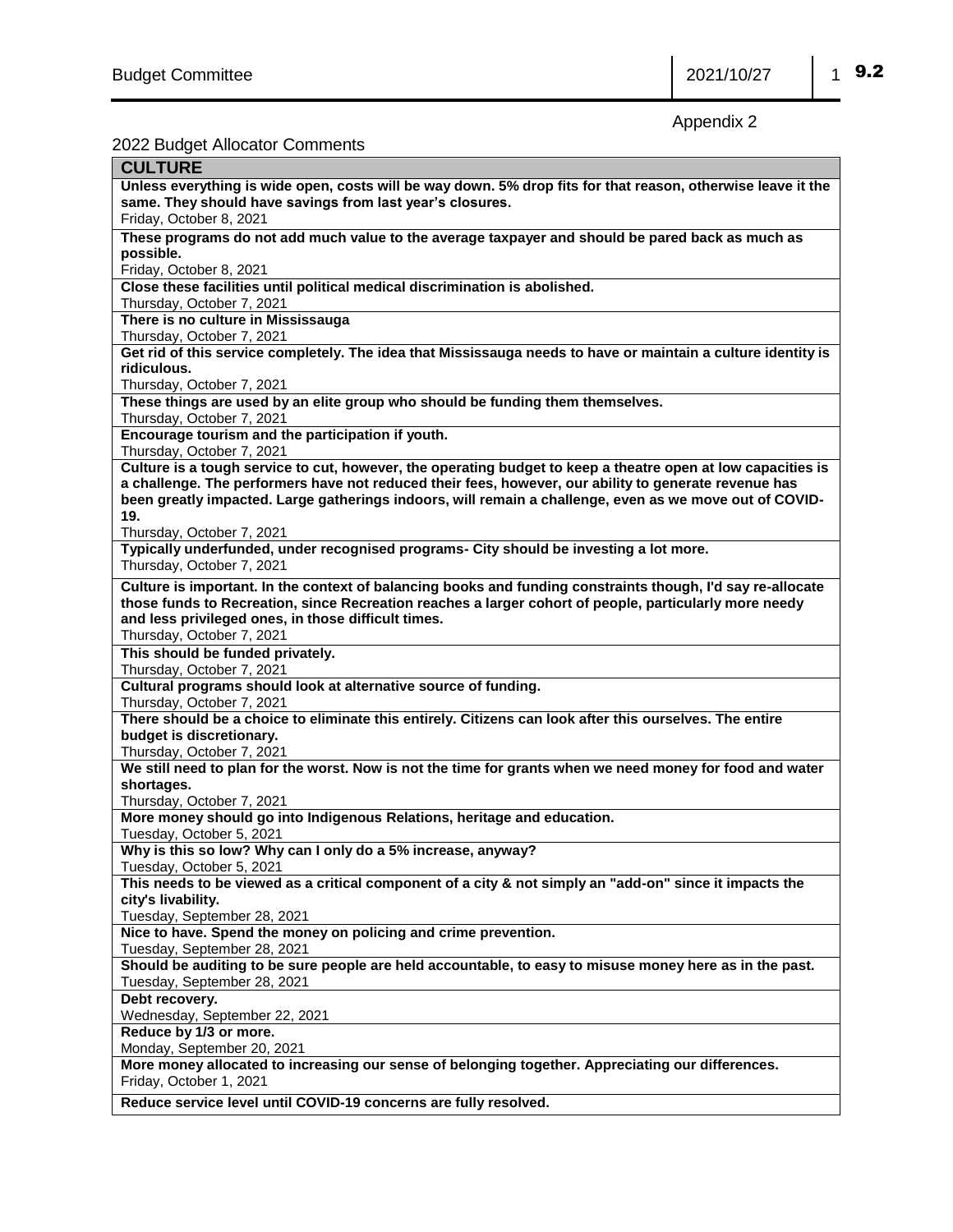| Would be zero if I had that option.<br>Monday, October 11, 2021<br>The impact of these funds is very limited and targeted. If you don't live or work in or near the Living Arts<br>Centre than you don't benefit from many of the cultural events produced in the city.<br>Sunday, October 10, 2021<br>Art and music are what makes a city interesting. Mississauga would benefit with some more uniqueness.<br>Friday, October 1, 2021<br><b>FACILITIES AND PROPERTY MANAGEMENT</b><br>The buildings and safety need to be maintained. A small increase for inflation.<br>Friday, October 8, 2021<br>Huge shortage of facilities, people go to Oakville and Burlington for pools etc.<br>Friday, October 8, 2021<br>We should maintain our buildings so as to expand lifespan.<br>Friday, October 8, 2021<br>Why are we running sporting facilities that provide service to only a very small few individuals. The private<br>sector can provide those facilities. Have measurements of the usage versus the demand been examined.<br>As an example, swim lessons are made available; however, unless you are online at midnight when they<br>are opened to registration, you are not able to participate. Why is everyone paying for what a few can<br>participate in. This should be the private sector that works to meet the demand from the residents.<br>Thursday, October 7, 2021<br>Stop building new capital assets. Just maintain existing.<br>Thursday, October 7, 2021<br>What is the utilization of each facility has closing the under utilize been discussed.<br>Thursday, October 7, 2021<br>We need to increase security in the city.<br>Thursday, October 7, 2021<br>Infrastructure maintenance and renewal is a significant challenge. Aging facilities require renovations and<br>the upkeep costs are not trending down. Asset management is keep to our community.<br>Thursday, October 7, 2021<br>Environment is more important than buildings.<br>Thursday, October 7, 2021<br>There is no way this cannot be done more efficiently.<br>Thursday, October 7, 2021<br>Get rid of some of the parking lots. Why do we even have them if MiWay is so well funded?<br>Tuesday, October 5, 2021<br>Services are not the same as pre COVID-19 there should be some savings, should be making sure money<br>is being spent properly.<br>Tuesday, September 28, 2021<br>City may be able to reduce the amount paid in rent if employees work more from home. COVID-19 has<br>shown that employees can be very efficient working from home. If people go part-time to the office, then<br>the working spaces could be shared and the City would need less spaces for offices.<br>Saturday, September 25, 2021<br><b>FIRE &amp; EMERGENCY SERVICES</b><br>So that you do not burden residents with increased costs.<br>Saturday, October 9, 2021<br>They can work with the same budget for a year.<br>Friday, October 8, 2021<br>If this includes police budget than this item should be reduced by 1%.<br>Friday, October 8, 2021<br>Hero's yes but what fire services that are mandated and which are discretionary? Disregard association<br>standards and look at specifically, legal mandates.<br>Friday, October 8, 2021<br>I would recommend an increase for the Office of Emergency Management.<br>Friday, October 8, 2021 | Monday, October 11, 2021 |
|---------------------------------------------------------------------------------------------------------------------------------------------------------------------------------------------------------------------------------------------------------------------------------------------------------------------------------------------------------------------------------------------------------------------------------------------------------------------------------------------------------------------------------------------------------------------------------------------------------------------------------------------------------------------------------------------------------------------------------------------------------------------------------------------------------------------------------------------------------------------------------------------------------------------------------------------------------------------------------------------------------------------------------------------------------------------------------------------------------------------------------------------------------------------------------------------------------------------------------------------------------------------------------------------------------------------------------------------------------------------------------------------------------------------------------------------------------------------------------------------------------------------------------------------------------------------------------------------------------------------------------------------------------------------------------------------------------------------------------------------------------------------------------------------------------------------------------------------------------------------------------------------------------------------------------------------------------------------------------------------------------------------------------------------------------------------------------------------------------------------------------------------------------------------------------------------------------------------------------------------------------------------------------------------------------------------------------------------------------------------------------------------------------------------------------------------------------------------------------------------------------------------------------------------------------------------------------------------------------------------------------------------------------------------------------------------------------------------------------------------------------------------------------------------------------------------------------------------------------------------------------------------------------------------------------------------------------------------------------------------------------------------------------------------------------------------------------------------------------------------------------------------------------------------------------------------------------------------------------------------------------------------------------------------------------------------------------------------------|--------------------------|
|                                                                                                                                                                                                                                                                                                                                                                                                                                                                                                                                                                                                                                                                                                                                                                                                                                                                                                                                                                                                                                                                                                                                                                                                                                                                                                                                                                                                                                                                                                                                                                                                                                                                                                                                                                                                                                                                                                                                                                                                                                                                                                                                                                                                                                                                                                                                                                                                                                                                                                                                                                                                                                                                                                                                                                                                                                                                                                                                                                                                                                                                                                                                                                                                                                                                                                                                                   |                          |
|                                                                                                                                                                                                                                                                                                                                                                                                                                                                                                                                                                                                                                                                                                                                                                                                                                                                                                                                                                                                                                                                                                                                                                                                                                                                                                                                                                                                                                                                                                                                                                                                                                                                                                                                                                                                                                                                                                                                                                                                                                                                                                                                                                                                                                                                                                                                                                                                                                                                                                                                                                                                                                                                                                                                                                                                                                                                                                                                                                                                                                                                                                                                                                                                                                                                                                                                                   |                          |
|                                                                                                                                                                                                                                                                                                                                                                                                                                                                                                                                                                                                                                                                                                                                                                                                                                                                                                                                                                                                                                                                                                                                                                                                                                                                                                                                                                                                                                                                                                                                                                                                                                                                                                                                                                                                                                                                                                                                                                                                                                                                                                                                                                                                                                                                                                                                                                                                                                                                                                                                                                                                                                                                                                                                                                                                                                                                                                                                                                                                                                                                                                                                                                                                                                                                                                                                                   |                          |
|                                                                                                                                                                                                                                                                                                                                                                                                                                                                                                                                                                                                                                                                                                                                                                                                                                                                                                                                                                                                                                                                                                                                                                                                                                                                                                                                                                                                                                                                                                                                                                                                                                                                                                                                                                                                                                                                                                                                                                                                                                                                                                                                                                                                                                                                                                                                                                                                                                                                                                                                                                                                                                                                                                                                                                                                                                                                                                                                                                                                                                                                                                                                                                                                                                                                                                                                                   |                          |
|                                                                                                                                                                                                                                                                                                                                                                                                                                                                                                                                                                                                                                                                                                                                                                                                                                                                                                                                                                                                                                                                                                                                                                                                                                                                                                                                                                                                                                                                                                                                                                                                                                                                                                                                                                                                                                                                                                                                                                                                                                                                                                                                                                                                                                                                                                                                                                                                                                                                                                                                                                                                                                                                                                                                                                                                                                                                                                                                                                                                                                                                                                                                                                                                                                                                                                                                                   |                          |
|                                                                                                                                                                                                                                                                                                                                                                                                                                                                                                                                                                                                                                                                                                                                                                                                                                                                                                                                                                                                                                                                                                                                                                                                                                                                                                                                                                                                                                                                                                                                                                                                                                                                                                                                                                                                                                                                                                                                                                                                                                                                                                                                                                                                                                                                                                                                                                                                                                                                                                                                                                                                                                                                                                                                                                                                                                                                                                                                                                                                                                                                                                                                                                                                                                                                                                                                                   |                          |
|                                                                                                                                                                                                                                                                                                                                                                                                                                                                                                                                                                                                                                                                                                                                                                                                                                                                                                                                                                                                                                                                                                                                                                                                                                                                                                                                                                                                                                                                                                                                                                                                                                                                                                                                                                                                                                                                                                                                                                                                                                                                                                                                                                                                                                                                                                                                                                                                                                                                                                                                                                                                                                                                                                                                                                                                                                                                                                                                                                                                                                                                                                                                                                                                                                                                                                                                                   |                          |
|                                                                                                                                                                                                                                                                                                                                                                                                                                                                                                                                                                                                                                                                                                                                                                                                                                                                                                                                                                                                                                                                                                                                                                                                                                                                                                                                                                                                                                                                                                                                                                                                                                                                                                                                                                                                                                                                                                                                                                                                                                                                                                                                                                                                                                                                                                                                                                                                                                                                                                                                                                                                                                                                                                                                                                                                                                                                                                                                                                                                                                                                                                                                                                                                                                                                                                                                                   |                          |
|                                                                                                                                                                                                                                                                                                                                                                                                                                                                                                                                                                                                                                                                                                                                                                                                                                                                                                                                                                                                                                                                                                                                                                                                                                                                                                                                                                                                                                                                                                                                                                                                                                                                                                                                                                                                                                                                                                                                                                                                                                                                                                                                                                                                                                                                                                                                                                                                                                                                                                                                                                                                                                                                                                                                                                                                                                                                                                                                                                                                                                                                                                                                                                                                                                                                                                                                                   |                          |
|                                                                                                                                                                                                                                                                                                                                                                                                                                                                                                                                                                                                                                                                                                                                                                                                                                                                                                                                                                                                                                                                                                                                                                                                                                                                                                                                                                                                                                                                                                                                                                                                                                                                                                                                                                                                                                                                                                                                                                                                                                                                                                                                                                                                                                                                                                                                                                                                                                                                                                                                                                                                                                                                                                                                                                                                                                                                                                                                                                                                                                                                                                                                                                                                                                                                                                                                                   |                          |
|                                                                                                                                                                                                                                                                                                                                                                                                                                                                                                                                                                                                                                                                                                                                                                                                                                                                                                                                                                                                                                                                                                                                                                                                                                                                                                                                                                                                                                                                                                                                                                                                                                                                                                                                                                                                                                                                                                                                                                                                                                                                                                                                                                                                                                                                                                                                                                                                                                                                                                                                                                                                                                                                                                                                                                                                                                                                                                                                                                                                                                                                                                                                                                                                                                                                                                                                                   |                          |
|                                                                                                                                                                                                                                                                                                                                                                                                                                                                                                                                                                                                                                                                                                                                                                                                                                                                                                                                                                                                                                                                                                                                                                                                                                                                                                                                                                                                                                                                                                                                                                                                                                                                                                                                                                                                                                                                                                                                                                                                                                                                                                                                                                                                                                                                                                                                                                                                                                                                                                                                                                                                                                                                                                                                                                                                                                                                                                                                                                                                                                                                                                                                                                                                                                                                                                                                                   |                          |
|                                                                                                                                                                                                                                                                                                                                                                                                                                                                                                                                                                                                                                                                                                                                                                                                                                                                                                                                                                                                                                                                                                                                                                                                                                                                                                                                                                                                                                                                                                                                                                                                                                                                                                                                                                                                                                                                                                                                                                                                                                                                                                                                                                                                                                                                                                                                                                                                                                                                                                                                                                                                                                                                                                                                                                                                                                                                                                                                                                                                                                                                                                                                                                                                                                                                                                                                                   |                          |
|                                                                                                                                                                                                                                                                                                                                                                                                                                                                                                                                                                                                                                                                                                                                                                                                                                                                                                                                                                                                                                                                                                                                                                                                                                                                                                                                                                                                                                                                                                                                                                                                                                                                                                                                                                                                                                                                                                                                                                                                                                                                                                                                                                                                                                                                                                                                                                                                                                                                                                                                                                                                                                                                                                                                                                                                                                                                                                                                                                                                                                                                                                                                                                                                                                                                                                                                                   |                          |
|                                                                                                                                                                                                                                                                                                                                                                                                                                                                                                                                                                                                                                                                                                                                                                                                                                                                                                                                                                                                                                                                                                                                                                                                                                                                                                                                                                                                                                                                                                                                                                                                                                                                                                                                                                                                                                                                                                                                                                                                                                                                                                                                                                                                                                                                                                                                                                                                                                                                                                                                                                                                                                                                                                                                                                                                                                                                                                                                                                                                                                                                                                                                                                                                                                                                                                                                                   |                          |
|                                                                                                                                                                                                                                                                                                                                                                                                                                                                                                                                                                                                                                                                                                                                                                                                                                                                                                                                                                                                                                                                                                                                                                                                                                                                                                                                                                                                                                                                                                                                                                                                                                                                                                                                                                                                                                                                                                                                                                                                                                                                                                                                                                                                                                                                                                                                                                                                                                                                                                                                                                                                                                                                                                                                                                                                                                                                                                                                                                                                                                                                                                                                                                                                                                                                                                                                                   |                          |
|                                                                                                                                                                                                                                                                                                                                                                                                                                                                                                                                                                                                                                                                                                                                                                                                                                                                                                                                                                                                                                                                                                                                                                                                                                                                                                                                                                                                                                                                                                                                                                                                                                                                                                                                                                                                                                                                                                                                                                                                                                                                                                                                                                                                                                                                                                                                                                                                                                                                                                                                                                                                                                                                                                                                                                                                                                                                                                                                                                                                                                                                                                                                                                                                                                                                                                                                                   |                          |
|                                                                                                                                                                                                                                                                                                                                                                                                                                                                                                                                                                                                                                                                                                                                                                                                                                                                                                                                                                                                                                                                                                                                                                                                                                                                                                                                                                                                                                                                                                                                                                                                                                                                                                                                                                                                                                                                                                                                                                                                                                                                                                                                                                                                                                                                                                                                                                                                                                                                                                                                                                                                                                                                                                                                                                                                                                                                                                                                                                                                                                                                                                                                                                                                                                                                                                                                                   |                          |
|                                                                                                                                                                                                                                                                                                                                                                                                                                                                                                                                                                                                                                                                                                                                                                                                                                                                                                                                                                                                                                                                                                                                                                                                                                                                                                                                                                                                                                                                                                                                                                                                                                                                                                                                                                                                                                                                                                                                                                                                                                                                                                                                                                                                                                                                                                                                                                                                                                                                                                                                                                                                                                                                                                                                                                                                                                                                                                                                                                                                                                                                                                                                                                                                                                                                                                                                                   |                          |
|                                                                                                                                                                                                                                                                                                                                                                                                                                                                                                                                                                                                                                                                                                                                                                                                                                                                                                                                                                                                                                                                                                                                                                                                                                                                                                                                                                                                                                                                                                                                                                                                                                                                                                                                                                                                                                                                                                                                                                                                                                                                                                                                                                                                                                                                                                                                                                                                                                                                                                                                                                                                                                                                                                                                                                                                                                                                                                                                                                                                                                                                                                                                                                                                                                                                                                                                                   |                          |
|                                                                                                                                                                                                                                                                                                                                                                                                                                                                                                                                                                                                                                                                                                                                                                                                                                                                                                                                                                                                                                                                                                                                                                                                                                                                                                                                                                                                                                                                                                                                                                                                                                                                                                                                                                                                                                                                                                                                                                                                                                                                                                                                                                                                                                                                                                                                                                                                                                                                                                                                                                                                                                                                                                                                                                                                                                                                                                                                                                                                                                                                                                                                                                                                                                                                                                                                                   |                          |
|                                                                                                                                                                                                                                                                                                                                                                                                                                                                                                                                                                                                                                                                                                                                                                                                                                                                                                                                                                                                                                                                                                                                                                                                                                                                                                                                                                                                                                                                                                                                                                                                                                                                                                                                                                                                                                                                                                                                                                                                                                                                                                                                                                                                                                                                                                                                                                                                                                                                                                                                                                                                                                                                                                                                                                                                                                                                                                                                                                                                                                                                                                                                                                                                                                                                                                                                                   |                          |
|                                                                                                                                                                                                                                                                                                                                                                                                                                                                                                                                                                                                                                                                                                                                                                                                                                                                                                                                                                                                                                                                                                                                                                                                                                                                                                                                                                                                                                                                                                                                                                                                                                                                                                                                                                                                                                                                                                                                                                                                                                                                                                                                                                                                                                                                                                                                                                                                                                                                                                                                                                                                                                                                                                                                                                                                                                                                                                                                                                                                                                                                                                                                                                                                                                                                                                                                                   |                          |
|                                                                                                                                                                                                                                                                                                                                                                                                                                                                                                                                                                                                                                                                                                                                                                                                                                                                                                                                                                                                                                                                                                                                                                                                                                                                                                                                                                                                                                                                                                                                                                                                                                                                                                                                                                                                                                                                                                                                                                                                                                                                                                                                                                                                                                                                                                                                                                                                                                                                                                                                                                                                                                                                                                                                                                                                                                                                                                                                                                                                                                                                                                                                                                                                                                                                                                                                                   |                          |
|                                                                                                                                                                                                                                                                                                                                                                                                                                                                                                                                                                                                                                                                                                                                                                                                                                                                                                                                                                                                                                                                                                                                                                                                                                                                                                                                                                                                                                                                                                                                                                                                                                                                                                                                                                                                                                                                                                                                                                                                                                                                                                                                                                                                                                                                                                                                                                                                                                                                                                                                                                                                                                                                                                                                                                                                                                                                                                                                                                                                                                                                                                                                                                                                                                                                                                                                                   |                          |
|                                                                                                                                                                                                                                                                                                                                                                                                                                                                                                                                                                                                                                                                                                                                                                                                                                                                                                                                                                                                                                                                                                                                                                                                                                                                                                                                                                                                                                                                                                                                                                                                                                                                                                                                                                                                                                                                                                                                                                                                                                                                                                                                                                                                                                                                                                                                                                                                                                                                                                                                                                                                                                                                                                                                                                                                                                                                                                                                                                                                                                                                                                                                                                                                                                                                                                                                                   |                          |
|                                                                                                                                                                                                                                                                                                                                                                                                                                                                                                                                                                                                                                                                                                                                                                                                                                                                                                                                                                                                                                                                                                                                                                                                                                                                                                                                                                                                                                                                                                                                                                                                                                                                                                                                                                                                                                                                                                                                                                                                                                                                                                                                                                                                                                                                                                                                                                                                                                                                                                                                                                                                                                                                                                                                                                                                                                                                                                                                                                                                                                                                                                                                                                                                                                                                                                                                                   |                          |
|                                                                                                                                                                                                                                                                                                                                                                                                                                                                                                                                                                                                                                                                                                                                                                                                                                                                                                                                                                                                                                                                                                                                                                                                                                                                                                                                                                                                                                                                                                                                                                                                                                                                                                                                                                                                                                                                                                                                                                                                                                                                                                                                                                                                                                                                                                                                                                                                                                                                                                                                                                                                                                                                                                                                                                                                                                                                                                                                                                                                                                                                                                                                                                                                                                                                                                                                                   |                          |
|                                                                                                                                                                                                                                                                                                                                                                                                                                                                                                                                                                                                                                                                                                                                                                                                                                                                                                                                                                                                                                                                                                                                                                                                                                                                                                                                                                                                                                                                                                                                                                                                                                                                                                                                                                                                                                                                                                                                                                                                                                                                                                                                                                                                                                                                                                                                                                                                                                                                                                                                                                                                                                                                                                                                                                                                                                                                                                                                                                                                                                                                                                                                                                                                                                                                                                                                                   |                          |
|                                                                                                                                                                                                                                                                                                                                                                                                                                                                                                                                                                                                                                                                                                                                                                                                                                                                                                                                                                                                                                                                                                                                                                                                                                                                                                                                                                                                                                                                                                                                                                                                                                                                                                                                                                                                                                                                                                                                                                                                                                                                                                                                                                                                                                                                                                                                                                                                                                                                                                                                                                                                                                                                                                                                                                                                                                                                                                                                                                                                                                                                                                                                                                                                                                                                                                                                                   |                          |
|                                                                                                                                                                                                                                                                                                                                                                                                                                                                                                                                                                                                                                                                                                                                                                                                                                                                                                                                                                                                                                                                                                                                                                                                                                                                                                                                                                                                                                                                                                                                                                                                                                                                                                                                                                                                                                                                                                                                                                                                                                                                                                                                                                                                                                                                                                                                                                                                                                                                                                                                                                                                                                                                                                                                                                                                                                                                                                                                                                                                                                                                                                                                                                                                                                                                                                                                                   |                          |
|                                                                                                                                                                                                                                                                                                                                                                                                                                                                                                                                                                                                                                                                                                                                                                                                                                                                                                                                                                                                                                                                                                                                                                                                                                                                                                                                                                                                                                                                                                                                                                                                                                                                                                                                                                                                                                                                                                                                                                                                                                                                                                                                                                                                                                                                                                                                                                                                                                                                                                                                                                                                                                                                                                                                                                                                                                                                                                                                                                                                                                                                                                                                                                                                                                                                                                                                                   |                          |
|                                                                                                                                                                                                                                                                                                                                                                                                                                                                                                                                                                                                                                                                                                                                                                                                                                                                                                                                                                                                                                                                                                                                                                                                                                                                                                                                                                                                                                                                                                                                                                                                                                                                                                                                                                                                                                                                                                                                                                                                                                                                                                                                                                                                                                                                                                                                                                                                                                                                                                                                                                                                                                                                                                                                                                                                                                                                                                                                                                                                                                                                                                                                                                                                                                                                                                                                                   |                          |
|                                                                                                                                                                                                                                                                                                                                                                                                                                                                                                                                                                                                                                                                                                                                                                                                                                                                                                                                                                                                                                                                                                                                                                                                                                                                                                                                                                                                                                                                                                                                                                                                                                                                                                                                                                                                                                                                                                                                                                                                                                                                                                                                                                                                                                                                                                                                                                                                                                                                                                                                                                                                                                                                                                                                                                                                                                                                                                                                                                                                                                                                                                                                                                                                                                                                                                                                                   |                          |
|                                                                                                                                                                                                                                                                                                                                                                                                                                                                                                                                                                                                                                                                                                                                                                                                                                                                                                                                                                                                                                                                                                                                                                                                                                                                                                                                                                                                                                                                                                                                                                                                                                                                                                                                                                                                                                                                                                                                                                                                                                                                                                                                                                                                                                                                                                                                                                                                                                                                                                                                                                                                                                                                                                                                                                                                                                                                                                                                                                                                                                                                                                                                                                                                                                                                                                                                                   |                          |
|                                                                                                                                                                                                                                                                                                                                                                                                                                                                                                                                                                                                                                                                                                                                                                                                                                                                                                                                                                                                                                                                                                                                                                                                                                                                                                                                                                                                                                                                                                                                                                                                                                                                                                                                                                                                                                                                                                                                                                                                                                                                                                                                                                                                                                                                                                                                                                                                                                                                                                                                                                                                                                                                                                                                                                                                                                                                                                                                                                                                                                                                                                                                                                                                                                                                                                                                                   |                          |
|                                                                                                                                                                                                                                                                                                                                                                                                                                                                                                                                                                                                                                                                                                                                                                                                                                                                                                                                                                                                                                                                                                                                                                                                                                                                                                                                                                                                                                                                                                                                                                                                                                                                                                                                                                                                                                                                                                                                                                                                                                                                                                                                                                                                                                                                                                                                                                                                                                                                                                                                                                                                                                                                                                                                                                                                                                                                                                                                                                                                                                                                                                                                                                                                                                                                                                                                                   |                          |
|                                                                                                                                                                                                                                                                                                                                                                                                                                                                                                                                                                                                                                                                                                                                                                                                                                                                                                                                                                                                                                                                                                                                                                                                                                                                                                                                                                                                                                                                                                                                                                                                                                                                                                                                                                                                                                                                                                                                                                                                                                                                                                                                                                                                                                                                                                                                                                                                                                                                                                                                                                                                                                                                                                                                                                                                                                                                                                                                                                                                                                                                                                                                                                                                                                                                                                                                                   |                          |
|                                                                                                                                                                                                                                                                                                                                                                                                                                                                                                                                                                                                                                                                                                                                                                                                                                                                                                                                                                                                                                                                                                                                                                                                                                                                                                                                                                                                                                                                                                                                                                                                                                                                                                                                                                                                                                                                                                                                                                                                                                                                                                                                                                                                                                                                                                                                                                                                                                                                                                                                                                                                                                                                                                                                                                                                                                                                                                                                                                                                                                                                                                                                                                                                                                                                                                                                                   |                          |
|                                                                                                                                                                                                                                                                                                                                                                                                                                                                                                                                                                                                                                                                                                                                                                                                                                                                                                                                                                                                                                                                                                                                                                                                                                                                                                                                                                                                                                                                                                                                                                                                                                                                                                                                                                                                                                                                                                                                                                                                                                                                                                                                                                                                                                                                                                                                                                                                                                                                                                                                                                                                                                                                                                                                                                                                                                                                                                                                                                                                                                                                                                                                                                                                                                                                                                                                                   |                          |
|                                                                                                                                                                                                                                                                                                                                                                                                                                                                                                                                                                                                                                                                                                                                                                                                                                                                                                                                                                                                                                                                                                                                                                                                                                                                                                                                                                                                                                                                                                                                                                                                                                                                                                                                                                                                                                                                                                                                                                                                                                                                                                                                                                                                                                                                                                                                                                                                                                                                                                                                                                                                                                                                                                                                                                                                                                                                                                                                                                                                                                                                                                                                                                                                                                                                                                                                                   |                          |
|                                                                                                                                                                                                                                                                                                                                                                                                                                                                                                                                                                                                                                                                                                                                                                                                                                                                                                                                                                                                                                                                                                                                                                                                                                                                                                                                                                                                                                                                                                                                                                                                                                                                                                                                                                                                                                                                                                                                                                                                                                                                                                                                                                                                                                                                                                                                                                                                                                                                                                                                                                                                                                                                                                                                                                                                                                                                                                                                                                                                                                                                                                                                                                                                                                                                                                                                                   |                          |
|                                                                                                                                                                                                                                                                                                                                                                                                                                                                                                                                                                                                                                                                                                                                                                                                                                                                                                                                                                                                                                                                                                                                                                                                                                                                                                                                                                                                                                                                                                                                                                                                                                                                                                                                                                                                                                                                                                                                                                                                                                                                                                                                                                                                                                                                                                                                                                                                                                                                                                                                                                                                                                                                                                                                                                                                                                                                                                                                                                                                                                                                                                                                                                                                                                                                                                                                                   |                          |
|                                                                                                                                                                                                                                                                                                                                                                                                                                                                                                                                                                                                                                                                                                                                                                                                                                                                                                                                                                                                                                                                                                                                                                                                                                                                                                                                                                                                                                                                                                                                                                                                                                                                                                                                                                                                                                                                                                                                                                                                                                                                                                                                                                                                                                                                                                                                                                                                                                                                                                                                                                                                                                                                                                                                                                                                                                                                                                                                                                                                                                                                                                                                                                                                                                                                                                                                                   |                          |
|                                                                                                                                                                                                                                                                                                                                                                                                                                                                                                                                                                                                                                                                                                                                                                                                                                                                                                                                                                                                                                                                                                                                                                                                                                                                                                                                                                                                                                                                                                                                                                                                                                                                                                                                                                                                                                                                                                                                                                                                                                                                                                                                                                                                                                                                                                                                                                                                                                                                                                                                                                                                                                                                                                                                                                                                                                                                                                                                                                                                                                                                                                                                                                                                                                                                                                                                                   |                          |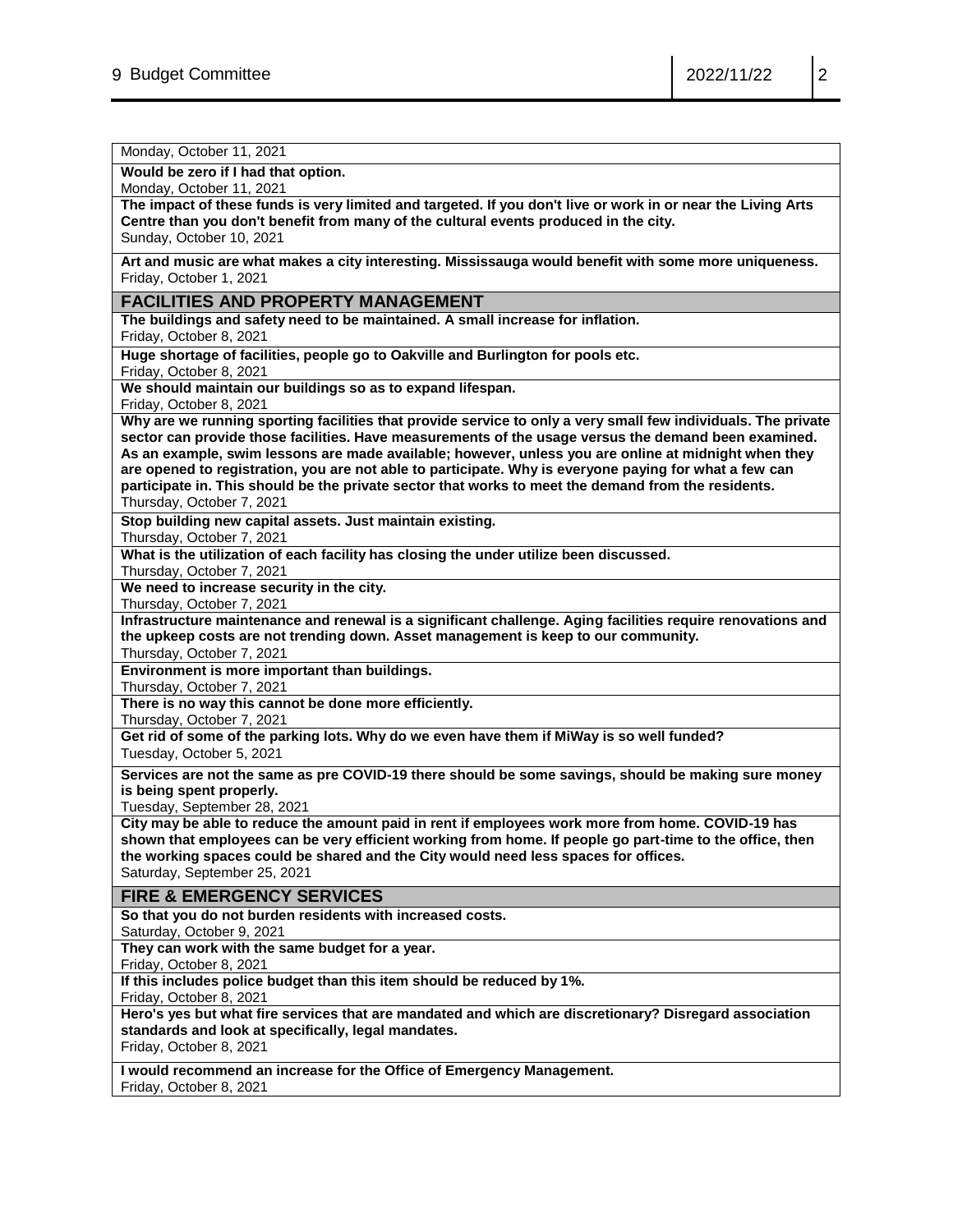**Firemen are still using city trucks for grocery shopping. We need to change the contracts to traditional 5 days 8 hours to reduce costs. Review all services this expensive profession is undertaking and scale it back to save taxpayer \$.** Friday, October 8, 2021 **Budget for emergency service should remain the same. Education should be reduced by including charter style schools with freedom on teaching and no public or teachers unions. Why is building plan review labeled under fire and emergency services. It obfuscates where these funds are allocated. Building and development budgets should be cut in half to reduce the overhead and red tape involved in development to ease the pressure on housing and provide affordable housing for the most vulnerable IPOC and oppressed peoples.**  Thursday, October 7, 2021 **Waste money by sending Fire truck every time an Ambulance is called by Condo residents.** Thursday, October 7, 2021 **This is an essential service and does a good job!** Thursday, October 7, 2021 **Has shared services been investigated i.e. share purchasing department with city of Brampton and Town of Caledon fire departments.**  Thursday, October 7, 2021 **So long as this is only Mississauga Fire, if it includes the Police then ACAB and reduce any payments towards them and increase spending towards Mental Health and Community Services.** Thursday, October 7, 2021 **Fund fire services and ambulance but not the police.**  Thursday, October 7, 2021 **Most of the increase in spend to go towards policing of day-to-day offences, e.g., traffic violations, loud noise, vandalism, etc. Some might call these gateway offences. Some may say traffic accidents kill more innocents than organized crime. Police is somewhat right in saying their resources are better used going after high-intensity crime. However, lower intensity offences have a clear toll on our community (think speeders, etc.), so some focus is needed there too. Those funds would be earmarked just for that. Also increase penalties on offenders.** Thursday, October 7, 2021 **Need more trucks for fire department.** Thursday, October 7, 2021 **Lots of firehalls not being used to their capacity...then there are some being over used. Need more even call distribution flow.** Thursday, October 7, 2021 **More money should go to schools and Police.** Thursday, October 7, 2021 **Schools need funding, need more play area etc.** Thursday, October 7, 2021 **Please increase enforcement i.e., annual inspections.**  Thursday, October 7, 2021 **Defund the Police. Why are fire services the only thing on the cutting block for a 5% decrease when these are clearly required services? A near \$7mil reduction could be achieved by firing some cops instead or removing their overtime pay. Why is the city only considering one option?** Tuesday, October 5, 2021 **Fire and health can stay, but I want less spending on police.** Tuesday, October 5, 2021 **Important service that deals with life and death.** Tuesday, September 28, 2021 **Fire is d finitely essential but their budget should be lessened and leave paramedic services to the paramedics plus stop using them for car accidents just to disrupt traffic blocking roads.** Tuesday, September 28, 2021 **Please find efficiencies and update technology. Capital spending can increase but operational spending should decrease.** Friday, October 15, 2021 **Too much red tape and mindless paper pushers. Keep the front line budget the same, but management needs a trim.** Tuesday, October 12, 2021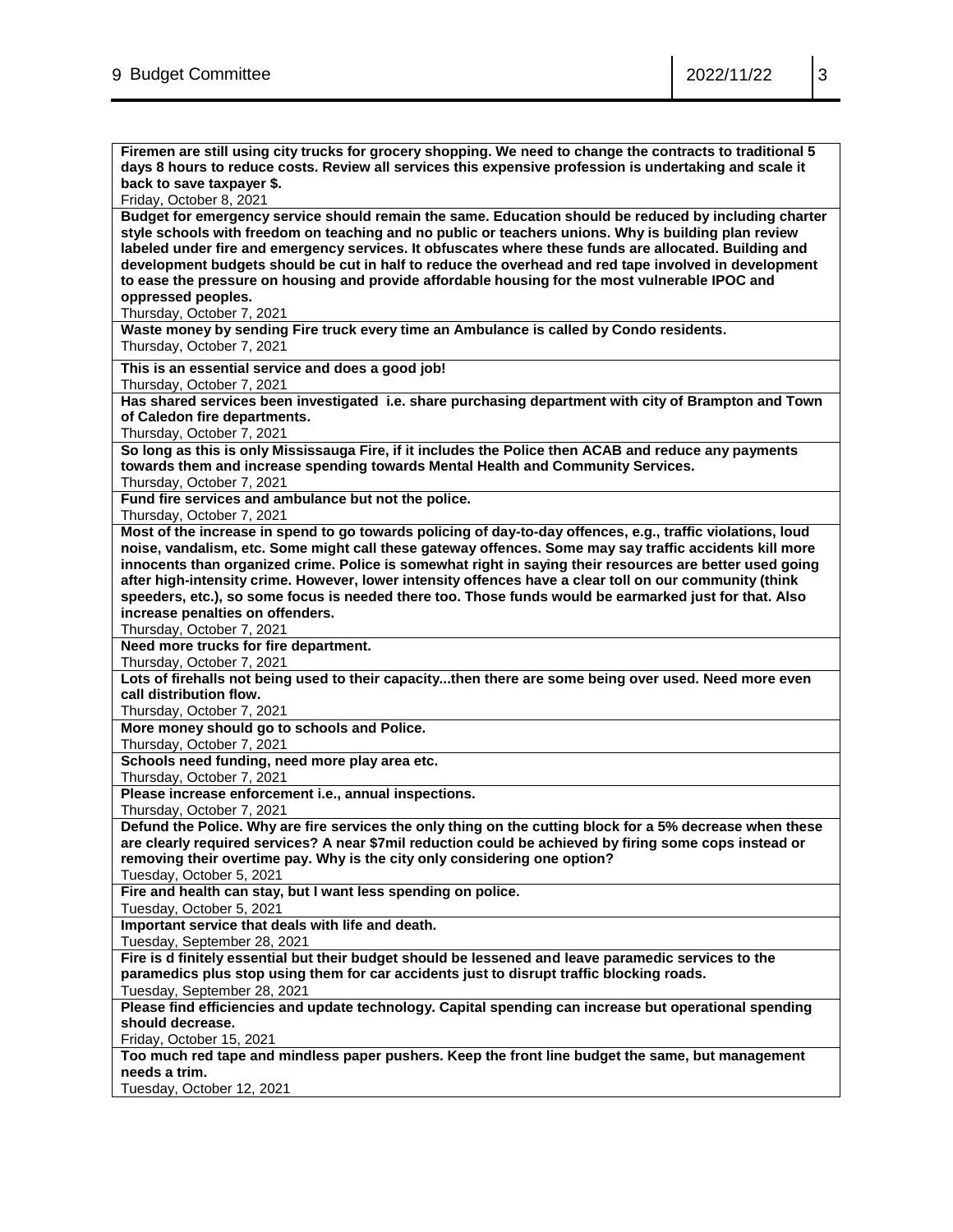**There are fewer fires than in the past. Fire budget should be reduced and paramedics budget increased. It is a waste of money for fire trucks to respond to non-fire 911 calls. Those calls should be handled by paramedics.** 

Monday, October 11, 2021

**Code enforcement should be more proactive to stop things such as illegal parking on right lanes, excessive noise from cars, disturbing noise in the evening.**

Monday, October 11, 2021

## **INFORMATION TECHNOLOGY**

**Since we have no daily newspaper or local news or TV we should make WiFi available to all as a public utility.**

Saturday, October 9, 2021

**MiWay service times need to be better integrated with Google Maps. I confidently use Google Maps to travel all around the world on public transit. In Mississauga, the route timings and bus stops are off... it makes no sense. We need to fix this if we want to encourage more folks to take public transit.** Saturday, October 9, 2021

**With continuing improvements and more smart devices, need to continuously invest and ensure all systems have appropriate cybersecurity.**

Saturday, October 9, 2021

**No reason why this needs to increase. No reason why they can't work within this budget number from last year as well.**

Friday, October 8, 2021

**This is where I hope you become aggressive and remove barriers. Move to Microsoft Teams. Advance free WiFi especially in priority neighborhoods.**

Friday, October 8, 2021

**Donate used laptops to community groups for children and youth. So much of recovery will remain virtual.**  Friday, October 8, 2021

**It is impossible for the average person to know if this is reasonable! I suspect there is waste in the systems but do not have the expertise to analyse it.**

Thursday, October 7, 2021

**The old internet lines need to be replaced.** 

Thursday, October 7, 2021

**We must become a Smart City and protect the city from cyber intrusion.**

Thursday, October 7, 2021

**As work from home and virtual technology soars, cyber security and maintaining the network is key. This area is "expected" to perform at all times to run the city's services.** 

Thursday, October 7, 2021

**Maybe not increase the spend by 2.5% but at least by 2%.** 

Thursday, October 7, 2021

**IT should always keep up to the times.**

Thursday, October 7, 2021

**Use open source application which will reduce the cost of paying licensing.**

Wednesday, September 29, 2021

**Use what we have more efficiently and train people so that they know what they are doing with the equipment and software.**

Tuesday, September 28, 2021

**If IT security is an issue, I'd increase this but without stats, I am leaving as is.**

Wednesday, September 22, 2021

**Excellent city-wide Wi-Fi service.**

Monday, October 11, 2021

**Everything is digital. More investment required.**

Monday, October 11, 2021

**Allow more online payments. This past you, the city eliminated in person payment options for residents and failed to communicate alternatives well. Online payment options should be available for all services.** Sunday, October 10, 2021

**Let those that want it pay for it.**

Sunday, October 10, 2021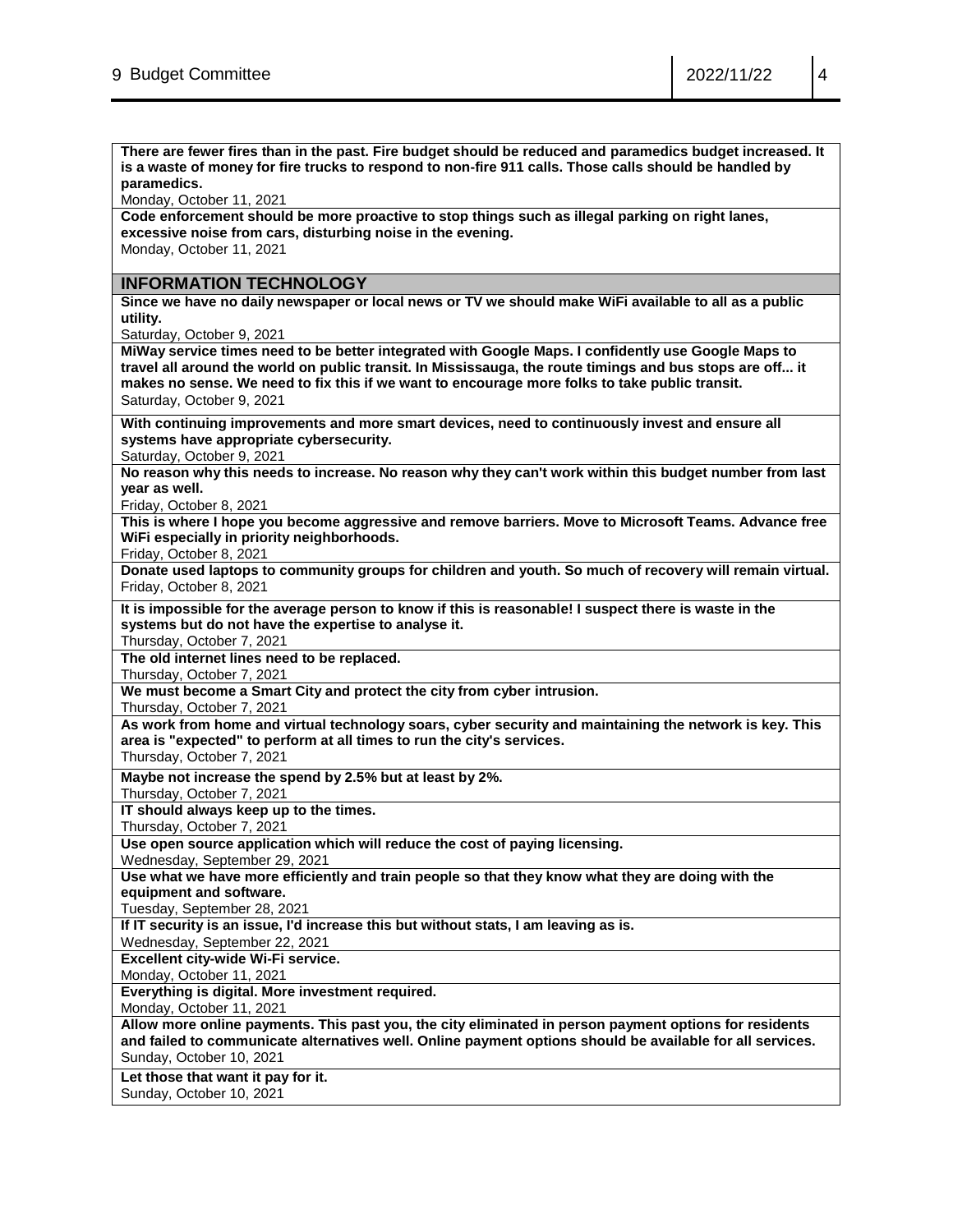## **LAND DEVELOPMENT SERVICES**

**Need more emphasis on implementation of "Council approved initiatives, such as Making Room for the Middle: A Housing Strategy for Mississauga." Also need more emphasis on community consultations… right now you can only participate if you are able to connect online. Are we connecting with lower-income groups through schools, universities, libraries, community centres?** 

Saturday, October 9, 2021

**That's a lot of money for people who never put a shovel in the ground.**

Friday, October 8, 2021

**We should take a serious look at land development and growth in Mississauga. The infrastructure is not keeping up, taxes keep going up, it's not working. Development and growth models should be changed to sustainability models. Mississauga has deteriorated substantially in the last 20 years with all of the growth and development.**

Friday, October 8, 2021

**Should be reduced 25-50%. With housing affordability issues at the forefront of every caring governments decision making process, we need more flexibility and less red tape to allow for the development of that new stock of affordable housing. This is greatly needed to help those impacted by social injustices.** Thursday, October 7, 2021

**The city needs less "development" - it is big enough!** 

Thursday, October 7, 2021

**This fee can be charged to developers, don't use city funding for this.**

Thursday, October 7, 2021

**Not much land left.**

Thursday, October 7, 2021

**Badly misused funds at the moment.**

Thursday, October 7, 2021

**Increase fees on land development by private parties. Fees paid to Municipality by private developers should remain at a constant % of total project costs (which have been going up given inflation and boom in real estate prices - so Mi revenue should not fall behind on the opportunity to receive more revenue).** Thursday, October 7, 2021

**Urban sprawl is ruining the beauty of our city. Cranes are everywhere and lake views disappearing. Do we really need this much development to profit private corporations?**

Thursday, October 7, 2021

**Mississauga is a city of cement. Need green space.**

Thursday, October 7, 2021

**Mississauga's natural environment is disappearing.** 

Thursday, October 7, 2021

**Land development services...why can't a great deal of this be done via automated uploading of plans and comparing to the zoned land for appropriateness? Simple items like building permits should not be delayed if they comply with pre-set requirements? Reputable developers and builders will ensure compliance as delays cost money. The City needs to actively pursue substantial overall cost reductions. Increases in budgets should be used to pursue long term efficiency and savings...this means increasing the use of technology and reducing labour and it's related costs.**

Monday, October 4, 2021

**The sprawl is out of control**.

Saturday, October 2, 2021

**Since > 90% of the changes requested by developers is approved, regardless of the change, I recommend eliminating the public review meetings since the city is more interested in placating the developers over the residents due to the extra monies that they have to submit to the city.** Tuesday, September 28, 2021

**The proper logistical planning of Mississauga is paramount. No more screw ups (LRT is useless and a waste of resources/tax money). We do not need to become mini Toronto, we need to become the envy of** 

**Toronto. We are not the GTA, we are Mississauga. They are THE GMA. Also, increasing funds here should assist in drawing in more people and business's which in turn brings in more taxes and etc. It will take a bit of time I would expect, 2 or 3 years however I also expect this would be an exponential growth, not linear - resulting in appx 5 years, net 0 loss and after, gains.** 

Wednesday, September 22, 2021

**Hire more staff to handle development applications quicker.**

Friday, October 1, 2021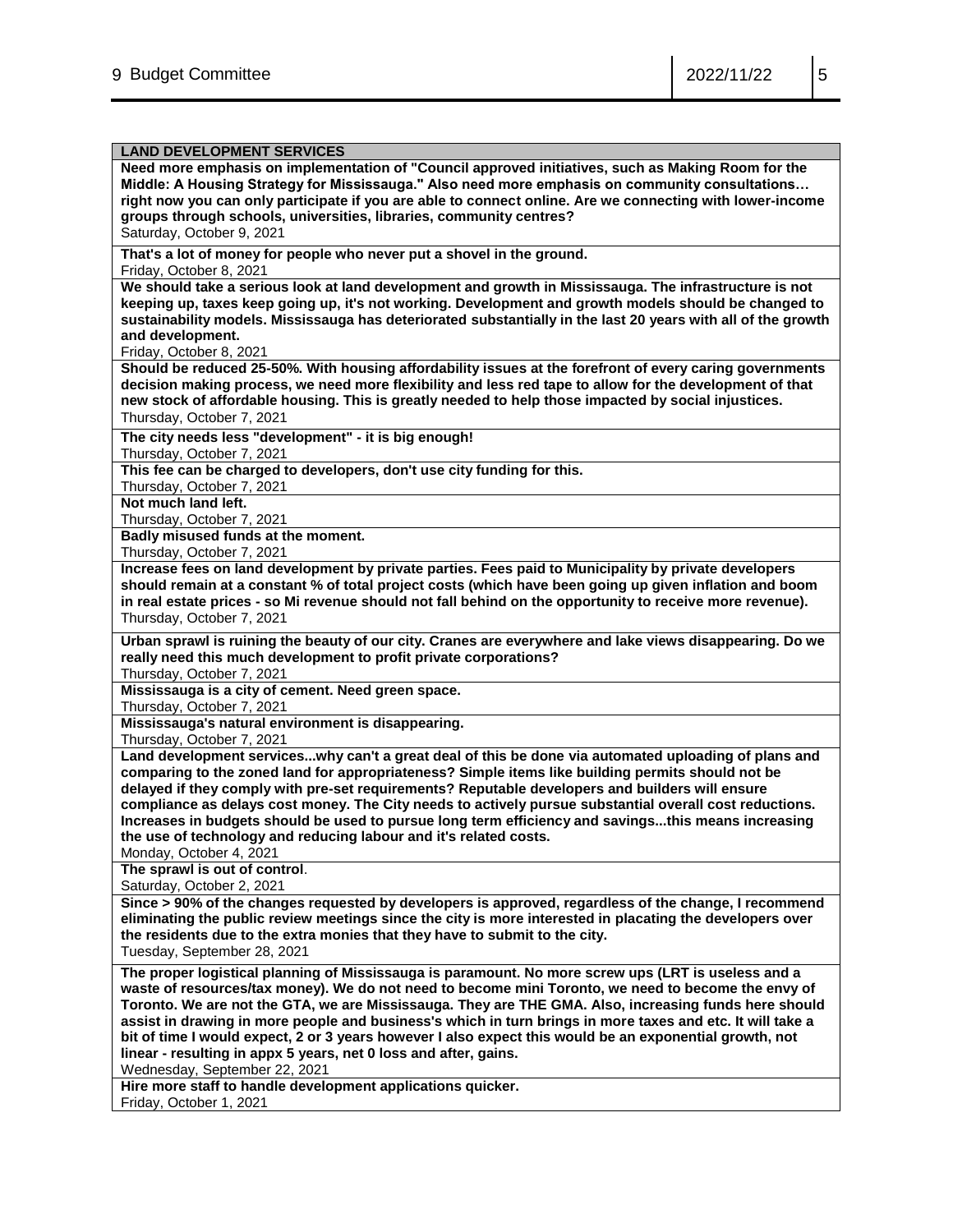| We should not be allowing any more building. We need green space. The city has begun building on            |
|-------------------------------------------------------------------------------------------------------------|
| spaces that should have been left alone. It is harmful for the environment!                                 |
| Friday, October 15, 2021                                                                                    |
| More should be done to create affordable housing (middle housing) and reducing single family homes.         |
| More zoning should be given to rental homes (apartments, townhouses, etc.) rather than relying on mom-      |
| and-pop landlords to provide appropriate rentals.                                                           |
| Monday, October 11, 2021                                                                                    |
| Great efficiencies should be realized here. More automation.                                                |
| Sunday, October 10, 2021                                                                                    |
| <b>LIBRARY</b>                                                                                              |
| Add Wi-Fi and visual availability.                                                                          |
| Saturday, October 9, 2021                                                                                   |
|                                                                                                             |
| improve the existing ones and open them to people now, as COVID-19 is getting controlled. People are        |
| tired of mobiles and you tubes, needs to read the articles and news.                                        |
| Saturday, October 9, 2021                                                                                   |
| That's a lot of money on average per building. It should be lowered. That's still a huge amount per Library |
| as it is. Plus the Central Library is closed.                                                               |
| Friday, October 8, 2021                                                                                     |
| Introduce proper IT access and reduce physical locations and people resources.                              |
| Friday, October 8, 2021                                                                                     |
| The increase should be a cross divisional collaboration with IT to tech out the libraries and create safe   |
| places. Library has transitioned to a form of community centre but for knowledge transfer. They need a      |
| marketing campaign to reconnect community to their library. Make getting a library card more well known.    |
| Friday, October 8, 2021                                                                                     |
| Libraries have lost there significance in todays technology world. The use of libraries has been decreasing |
|                                                                                                             |
| as truth and knowledge can be easily found on IoT. The requirement for housing, staffing and purchasing     |
| of books is extensively outweighed by the savings that could go to other programs or reduce the tax         |
| burden on those most impacted by them.                                                                      |
| Thursday, October 7, 2021                                                                                   |
| Same comment as for Parks and Recreation, reduce revenue expectations to achieve savings and keep           |
| operating cost at same levels.                                                                              |
| Thursday, October 7, 2021                                                                                   |
| Should bring the library online so that people can access from home.                                        |
| Thursday, October 7, 2021                                                                                   |
| Although an important service tot he community, indoor gatherings and many of the programs offered by       |
| the library system are duplicated in the recreation area. Partner with recreation that has large            |
| spaces/maintenanceand bring the programs to the community centres - instead of the smaller library          |
| settings. Reducing hours or closing branches that are not at capacity my be required to be fiscally         |
| responsible.                                                                                                |
| Thursday, October 7, 2021                                                                                   |
| Libraries are not popular as they use to be.                                                                |
| Thursday, October 7, 2021                                                                                   |
| Port Credit library shows how poorly this is run.                                                           |
|                                                                                                             |
| Thursday, October 7, 2021                                                                                   |
| Unfortunately as it is, more people can now read books and articles online.                                 |
| Thursday, October 7, 2021                                                                                   |
| More and More things are becoming online. This should technically allow for same level of service with      |
| lower costs.                                                                                                |
| Thursday, October 7, 2021                                                                                   |
| Add Reading and writing for children and youth. Encourage seniors parents to participate. Like every adult  |
| needs a Counsellor every child needs a coach to inspire and motivate as well.                               |
| Thursday, October 7, 2021                                                                                   |
| Getting more e-subscriptions and reducing books for teenagers; Increasing rents for For-Profit              |
| organizations.                                                                                              |
| Thursday, October 7, 2021                                                                                   |
| Electronic media should reduce real estate, shelving, cost of procuring paper prints, labour in sorting and |
|                                                                                                             |
| stocking. Existing budget should suffice transition from paper to electronic.                               |
| Thursday, October 7, 2021                                                                                   |
|                                                                                                             |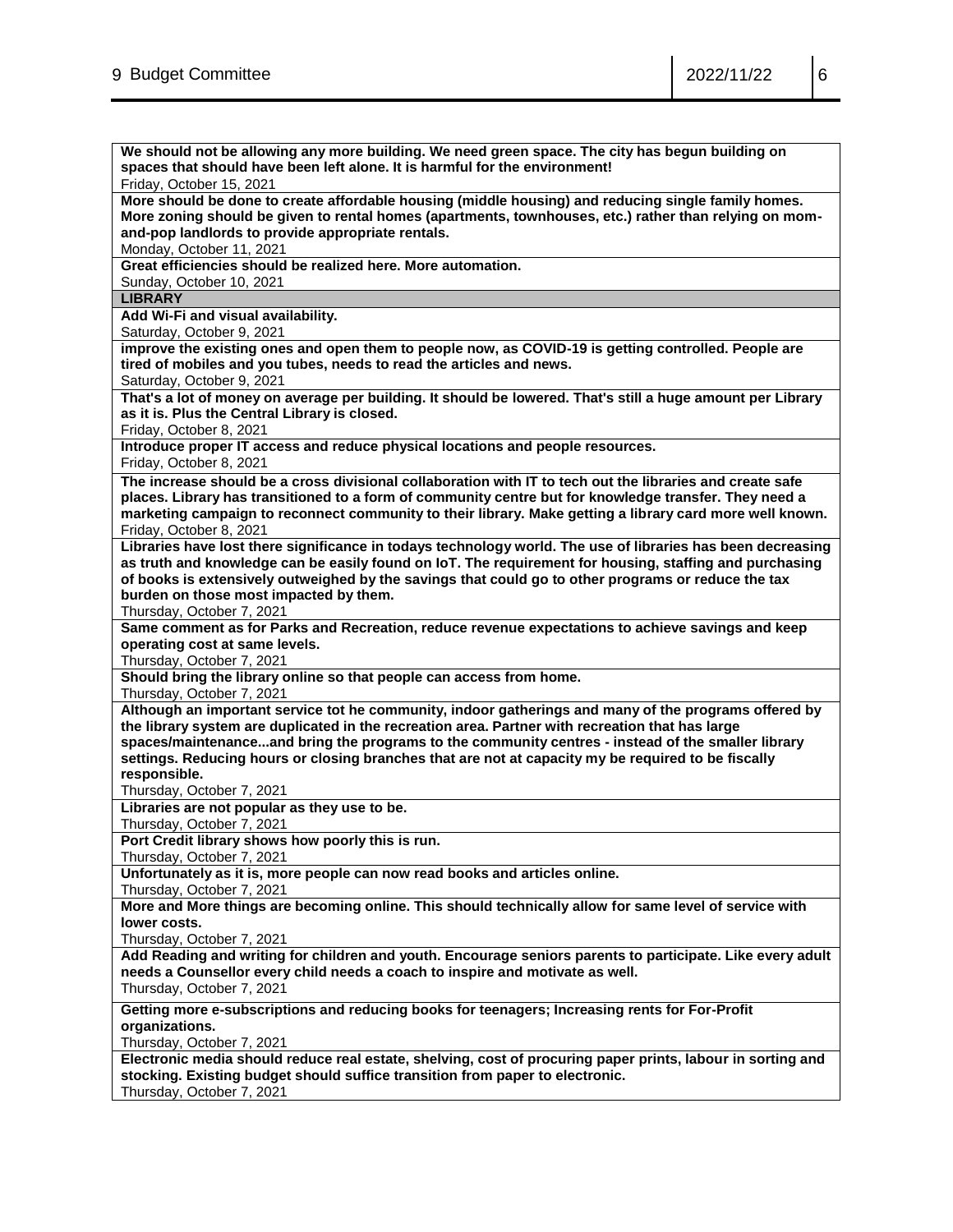| Libraries are and important staple to the community and are underfunded.<br>Tuesday, October 5, 2021                            |
|---------------------------------------------------------------------------------------------------------------------------------|
| Nice to have. Most people have computers and can easily access the information.<br>Tuesday, September 28, 2021                  |
| Hold off on some spending to help catch up from COVID-19.<br>Tuesday, September 28, 2021                                        |
| I feel like physical libraries are become obsolete and again are a luxury and not really an essential service.                  |
| Sunday, September 26, 2021                                                                                                      |
| Debt recovery with potential for further cuts; however, I don't have stats to determine if our Libraries are                    |
| used enough for continued cuts.                                                                                                 |
| Wednesday, September 22, 2021                                                                                                   |
| From the day everything shut down because of COVID-19, the libraries continued to provide programs and                          |
| services to the community for which me and my family are so grateful! It was life saver and kept us sane                        |
| during crazy times!!                                                                                                            |
| Tuesday, September 21, 2021                                                                                                     |
| With COVID-19; Children have missed a lot of formal learning time. Libraries can help fill the list                             |
| educational gap and help ensure our children make up lost time<br>Friday, October 1, 2021                                       |
|                                                                                                                                 |
| We Need an advanced reading/research library in Mississauga. Otherwise we need to dedicate one library                          |
| with books and journals for advanced research. Most of the we need to visit Toronto or university<br>libraries.                 |
| Monday, October 11, 2021                                                                                                        |
| <b>MIWAY</b>                                                                                                                    |
| Reduce proposed spending so that you do not burden residents with increased costs.                                              |
| Saturday, October 9, 2021                                                                                                       |
| Increase service levels, such as earlier start times in the Mississauga West area (Winston                                      |
| Churchill/Meadowvale area). Better connectivity to UTM campus from Erin Mills Town Centre.                                      |
| Saturday, October 9, 2021                                                                                                       |
| Nobody uses these services, buses are mostly empty.                                                                             |
|                                                                                                                                 |
| Saturday, October 9, 2021                                                                                                       |
| COVID-19 seems to have (hopefully temporarily) reduced demand for muni transit - budget should be                               |
| reduced accordingly.                                                                                                            |
| Saturday, October 9, 2021                                                                                                       |
| That's a lot of coin. They can make it work without an increase. Keep up the good work in moving people                         |
| around. Just curious where ridership is at compared to other years.                                                             |
| Friday, October 8, 2021                                                                                                         |
| Buses often run empty. Seize opportunities for more efficient deployments.                                                      |
| Friday, October 8, 2021                                                                                                         |
| Too many empty buses on the road.                                                                                               |
| Friday, October 8, 2021                                                                                                         |
| A lot of people are still working from home. Allocate buses more for rush hr than during day.<br>Friday, October 8, 2021        |
| What is the cost per rider given COVID-19 19 restrictions. Is ridership up or down. If it's down then you                       |
| have to expect a decrease in expenses.                                                                                          |
| Friday, October 8, 2021                                                                                                         |
| Eliminate or reduce routes that are significantly under utilized.                                                               |
| Friday, October 8, 2021                                                                                                         |
| Bus service should restudied on time of day usage and under-utilized bus services should be                                     |
| discontinued. Small bus service or Uber style delivery of service can be utilized for small load bus routes.                    |
| Thursday, October 7, 2021                                                                                                       |
| Reduce frequency on buses on routes which are loosing money.                                                                    |
| Thursday, October 7, 2021                                                                                                       |
| The service is used by a limited number of people. I find it practically impossible to use myself.<br>Thursday, October 7, 2021 |
| Are we going to provide the same level of service with fewer riders, if so for how long.<br>Thursday, October 7, 2021           |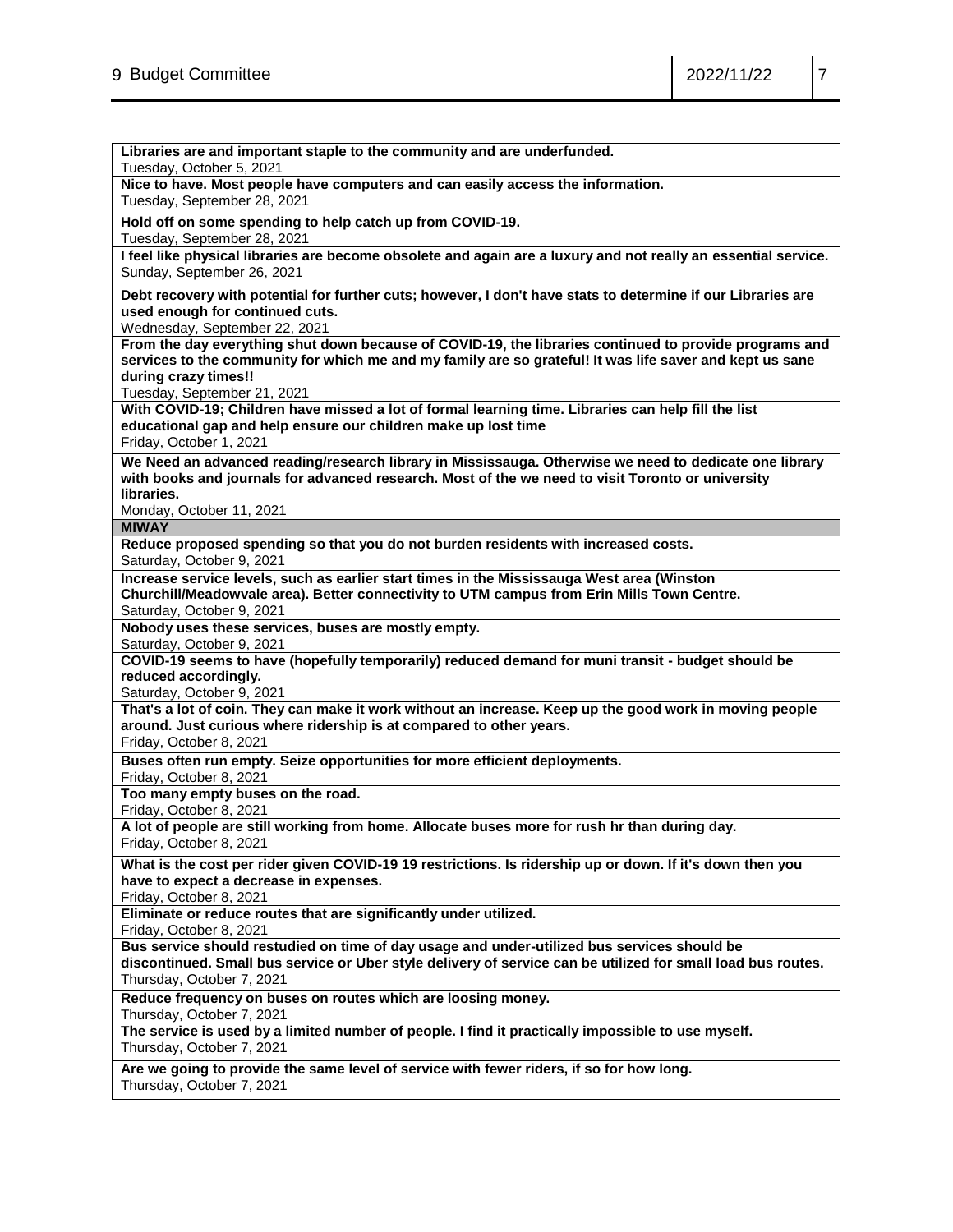**Wonder if transit used at certain times in neighourhood routes. Often see mostly empty buses in mine. Business hours – usage.**  Thursday, October 7, 2021 **Increase the availability of public transit and more people will use it. Allow dedicated bus-lanes like the BRT next to the 403, but also on major routes like Dundas, Erin Mills, and Lakeshore.** Thursday, October 7, 2021 **We can recover expenses with customer fares. This item has an income.** Thursday, October 7, 2021 **Decrease fares, increase service, work with relevant groups to develop an affordable and equitable regional fare system that is commensurate across different transit agencies.**  Thursday, October 7, 2021 **Although I strongly believe this needs heavy funding , I don't like the way it is used as it is hardly apparent with the current mi-way services the city offers. They are still sub par with horrendous infrastructure. It shows severe misuse of funds, since buses are not kept well, services offered are not at all helpful to riders and in general , there is no accounting for how this money is used if it given to MiWay** Thursday, October 7, 2021 **Rarely, if ever, do we see buses that are filled at capacity on most routes. And that was the case even before COVID-19. Could we optimize the fleet to reflect the reality?** Thursday, October 7, 2021 **With the staggering amount of development for profit on the Lakeshore corridor the current travel infrastructure is woefully inadequate. Even with what's being built now, much more rapid transit is needed to keep traffic moving.** Thursday, October 7, 2021 **They need change the electric bus safe fuel and pollution. Need more active route in all area Mississauga if public transportation they don t need own transportation.** Thursday, October 7, 2021 **Many people are still able to work from home. We are still uncertain about COVID-19 situation.**  Thursday, October 7, 2021 **Reduce buses as most people now work from home. Midway across Eastgate from Dixie to 403 hardly used. Busses not even 1/2 full.** Thursday, October 7, 2021 **Terrible service. Nothing on time.** Thursday, October 7, 2021 **Speed up building of Dundas and Lakeshore BRTs; start work on all day Milton line service.** Thursday, October 7, 2021 **This program is gobbling a lot of money and is in need of revitalization. The buses should be smart. Many times we see buses running empty. That should stop. Uber like programs should be encouraged.** Thursday, October 7, 2021 **City needs to face reality that we are not Toronto and do not have the population density and have a much larger areas service. Use of smaller buses - minivans etc. could be considered in some areas. For the most part the buses run empty and I think this is a waste as there are other areas that need more investment such as recreation for children teens and families.**  Thursday, October 7, 2021 **Reduce trips at non rush hours and reduce size of vehicles, currently they carry one or two passengers, it would be cheaper for the city to switch to an "Uber service".**  Thursday, October 7, 2021 **Do we have revised ridership projections and breakeven for the LRT given the new realities of COVID-19 social distancing which will be with us.** Thursday, October 7, 2021 **This service needs to get back to pre COVID-19 ridership in order to maintain service levels and expenditures. Judging by traffic around schools in the morning and my observation of practically empty buses during RUSH hour on major routes...perhaps the City should embark on either a campaign to get people back on the buses OR cut back on these services to stop the RED ink? It is a catch 22 because service brings riders, however, if ridership is not there, the City cannot continue to absorb ongoing losses and the City needs to make it's previous service users understand that if they don't get back on the bus, they risk losing the service.**

Monday, October 4, 2021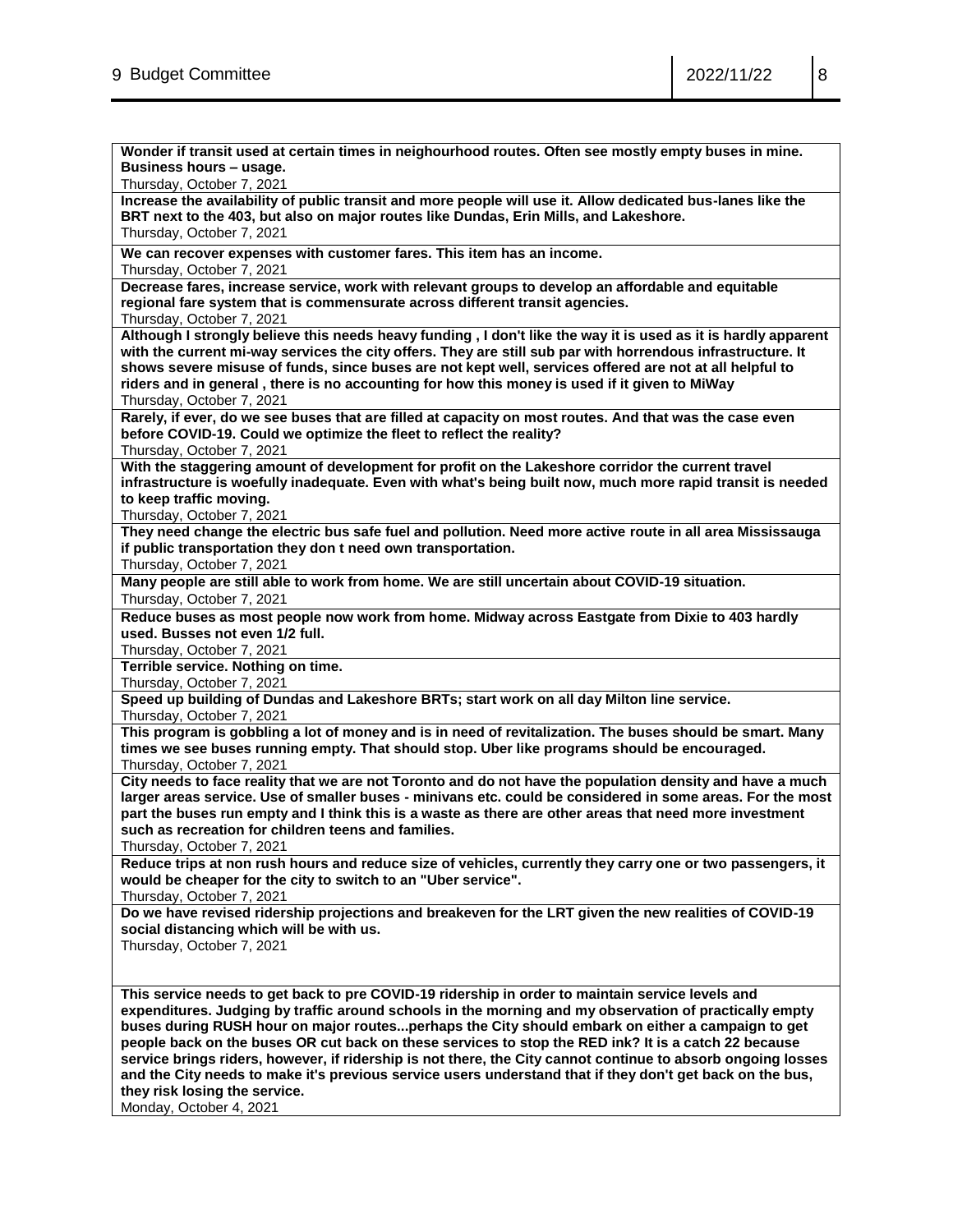| Who's using it? I used the services for a while and the buses were running empty mot of the time.<br>Sunday, October 3, 2021                                                                                                                                                                                                                                                                                                                                                                                                                                                                                                                                             |
|--------------------------------------------------------------------------------------------------------------------------------------------------------------------------------------------------------------------------------------------------------------------------------------------------------------------------------------------------------------------------------------------------------------------------------------------------------------------------------------------------------------------------------------------------------------------------------------------------------------------------------------------------------------------------|
| It's time to increase spending on housing and less on transit. While we appreciate and understand transit<br>is important, it's time for it to take a step back and allow other important things to take first priority. We<br>need more affordable apartments not just homes. It has become very difficult to live in Ontario, with the<br>prices going up faster than most peoples paycheque. I'm a long time resident of Ontario, but I'm seriously<br>thinking about moving to another province were it is less expensive to live. I would like all levels of<br>government to seriously address this growing problem. We need to stop talking about the problem and |
| start addressing it. People across Canada want to see action.<br>Thursday, September 30, 2021                                                                                                                                                                                                                                                                                                                                                                                                                                                                                                                                                                            |
| As the Region's population ages allocate additional funding to TRANSHELP in order to expand and<br>enhance transportation service to the disabled. Funding for Operational & Administrative improvements<br>would hopefully include reducing phone booking wait times, adding capacity & features to the online<br>booking site plus reducing the pickup wait times.<br>Saturday, October 2, 2021                                                                                                                                                                                                                                                                        |
| The surplus of 0.5 million can be spent here.                                                                                                                                                                                                                                                                                                                                                                                                                                                                                                                                                                                                                            |
| Wednesday, September 29, 2021<br>Implement the Operations and Maintenance (O&M) practices without significant capital investments which<br>can increase the efficiency and fuel economy of their bus systems and reduce their cities' energy<br>consumption, congestion and pollution.<br>Wednesday, September 29, 2021                                                                                                                                                                                                                                                                                                                                                  |
| Perhaps there could be a PPP setup to help defer the costs.                                                                                                                                                                                                                                                                                                                                                                                                                                                                                                                                                                                                              |
| Tuesday, September 28, 2021<br>Have you been on a bus lately? They are mostly empty. It would be cheaper for these people to take an                                                                                                                                                                                                                                                                                                                                                                                                                                                                                                                                     |
| Uber and the City pay for it.<br>Tuesday, September 28, 2021                                                                                                                                                                                                                                                                                                                                                                                                                                                                                                                                                                                                             |
| Too many empty buses on the roads. Would rather see a smaller fleet that is more fuel efficient.<br>Tuesday, September 28, 2021                                                                                                                                                                                                                                                                                                                                                                                                                                                                                                                                          |
| Example, airport shuttle style buses maybe?<br>Tuesday, September 28, 2021                                                                                                                                                                                                                                                                                                                                                                                                                                                                                                                                                                                               |
| Having more frequent transit service will make easier for people to use it. Long waits for business make                                                                                                                                                                                                                                                                                                                                                                                                                                                                                                                                                                 |
| the trips to long.<br>Saturday, September 25, 2021                                                                                                                                                                                                                                                                                                                                                                                                                                                                                                                                                                                                                       |
| We need buses in Meadowyale.                                                                                                                                                                                                                                                                                                                                                                                                                                                                                                                                                                                                                                             |
| Thursday, September 23, 2021                                                                                                                                                                                                                                                                                                                                                                                                                                                                                                                                                                                                                                             |
| Better transit frequencies are needed. Also, fund the city centre LRT loop.<br>Friday, October 1, 2021                                                                                                                                                                                                                                                                                                                                                                                                                                                                                                                                                                   |
| Remote and Hybrid work may reduce ridership.                                                                                                                                                                                                                                                                                                                                                                                                                                                                                                                                                                                                                             |
| Friday, October 1, 2021                                                                                                                                                                                                                                                                                                                                                                                                                                                                                                                                                                                                                                                  |
| It's pretty slow and useless for traveling any distance across the city. Either make it useful (complete<br>redesign) or mostly scrap it.<br>Tuesday, October 12, 2021                                                                                                                                                                                                                                                                                                                                                                                                                                                                                                   |
| Transit is not a priority during and after the pandemic. People do not want to travel using public<br>transportation for increased risk of contracting COVID-19 and the pandemic has forever changed the way<br>the workforce works moving forward. There will be work from home predominantly for most days of the<br>week, and daily commuter traffic will not return to pre-pandemic levels. Investing in more transit is not a<br>good use of City funds.<br>Tuesday, October 12, 2021                                                                                                                                                                               |
| MiWay ridership has decreased by 50%. Costs must be reduced to reflect the huge reduction in usage.                                                                                                                                                                                                                                                                                                                                                                                                                                                                                                                                                                      |
| Monday, October 11, 2021<br>Public transit should be more affordable. Please compare fare rates from Montreal's transit system, the<br>STM, compared to MiWay.                                                                                                                                                                                                                                                                                                                                                                                                                                                                                                           |
| Monday, October 11, 2021                                                                                                                                                                                                                                                                                                                                                                                                                                                                                                                                                                                                                                                 |
| More focused transit service, better at peak use times and less frequent (hourly) in off-peak hours would<br>be better.                                                                                                                                                                                                                                                                                                                                                                                                                                                                                                                                                  |
| Monday, October 11, 2021<br>We do not need as much transit now with the prevalence of work from home.                                                                                                                                                                                                                                                                                                                                                                                                                                                                                                                                                                    |
| Monday, October 11, 2021                                                                                                                                                                                                                                                                                                                                                                                                                                                                                                                                                                                                                                                 |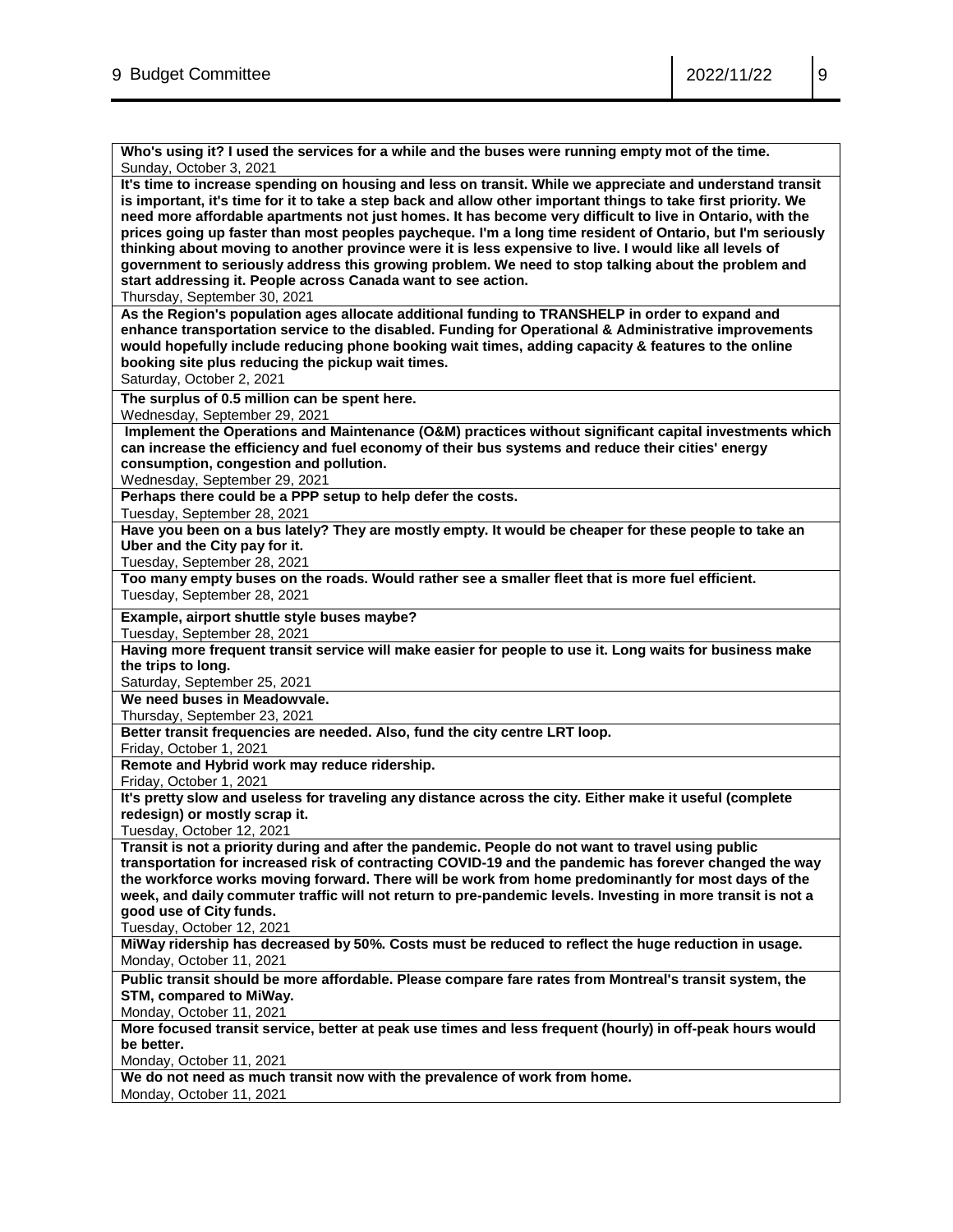| We need more buses as it promotes healthy growing lifestyle, green industries, better life.<br>Monday, October 11, 2021 |
|-------------------------------------------------------------------------------------------------------------------------|
|                                                                                                                         |
| seniors need to be mobile that keeps us well and independent<br>Sunday, October 10, 2021                                |
| <b>PARKS, FORESTRY &amp; ENVIRONMENT</b>                                                                                |
| This is important.                                                                                                      |
| Saturday, October 9, 2021                                                                                               |
| Again another budget that can be maintained at status quo and make it work. That again is a lot of millions             |
| so staying within budget should be the goal.                                                                            |
| Friday, October 8, 2021                                                                                                 |
| We should spend more money on parkland. The parkway behind my home is poorly maintained by the city                     |
|                                                                                                                         |
| due to budget constraints.                                                                                              |
| Friday, October 8, 2021                                                                                                 |
| Although we pride ourselves on the city and it's landscape, a reconciliation between the costs of                       |
| landscaping and beautification and other programs that can provide social priorities such as housing for                |
| IPOC and oppressed people.                                                                                              |
| Thursday, October 7, 2021                                                                                               |
| Get rid of the Emerald Ash Bore program. This will be taken care of by nature and natural selection.                    |
| Thursday, October 7, 2021                                                                                               |
| Upgrade lighting in parking lots in parks.                                                                              |
| Thursday, October 7, 2021                                                                                               |
| Our green infrastructure and outdoor spaces have proven to be even more valuable during the pandemic.                   |
| Allocating more funds to maintain and expand use needs to be prioritized through 2022 and beyond. There                 |
| are many competing priorities, and it is difficult as our natural spaces do not have offsetting revenue,                |
| however, their value to the health and welfare of residents is immeasurable.                                            |
|                                                                                                                         |
| Thursday, October 7, 2021                                                                                               |
| We need more dog parks! Everyone has a dog in Mississauga. Dogs need a place to run and socialize.                      |
| When dogs are socialized there are less fights between animals. They are a necessity especially post                    |
| COVID-19, as so many people got new dogs during the pandemic.                                                           |
| Thursday, October 7, 2021                                                                                               |
| We need more trees, implement the blooming boulevards program, protect greenspace in the lakeshore                      |
| corridor.                                                                                                               |
| Thursday, October 7, 2021                                                                                               |
| Focus on bike lanes.                                                                                                    |
| Thursday, October 7, 2021                                                                                               |
| I live in Lakeview and it does not appear that my taxes help my immediate are. I still have ditches and our             |
| residential streets are somewhat neglected. If you are jot spending it here, reduce our taxes.                          |
| Tuesday, September 28, 2021                                                                                             |
| Many parks should be retrofitted to include outdoor gyms and add more trails. Lots of grassy areas could                |
| be used for other things such as trails, pollinator gardens, natural areas, etc.                                        |
|                                                                                                                         |
| Saturday, September 25, 2021                                                                                            |
| This would be a temporary COVID-19 recovery cut. I am fond of climate action or as I like to call it,                   |
| pollution reduction. I prefer healthier air, soil and water. If I had a choice I would still cut this item but I        |
| would also re-arrange the distribution of these funds to go more towards pollution reduction and                        |
| especially removing litter from Lake Ontario and the beaches, all water ways (creeks, rivers, etc.) and                 |
| implement max heavy fines, \$2,500 for any littering - \$500 minimum for anything minor such as dropping a              |
| juice box (this could help bring back those by-law officers I knocked off as a lot of fines would be placed             |
| in 1 day alone). But seriously, I have seen car tires sitting on the beach at Mary Curtis Park, which I believe         |
| is Toronto but this is just an example as I don't frequent Lake Ontario beaches due to their disgusting                 |
| polluted state.                                                                                                         |
| Wednesday, September 22, 2021                                                                                           |
| Please focus more on trees/shrubs and less on grass cutting and leaf blowing.                                           |
|                                                                                                                         |
| Friday, October 1, 2021                                                                                                 |
| With Remote/Hybrid Work we need to create a deeper sense of the Mississauga community including                         |
| parks.                                                                                                                  |
| Friday, October 1, 2021                                                                                                 |
| With climate change and increased heat waves we need to be more serious about park development and                      |
| urban tree canopy.                                                                                                      |
|                                                                                                                         |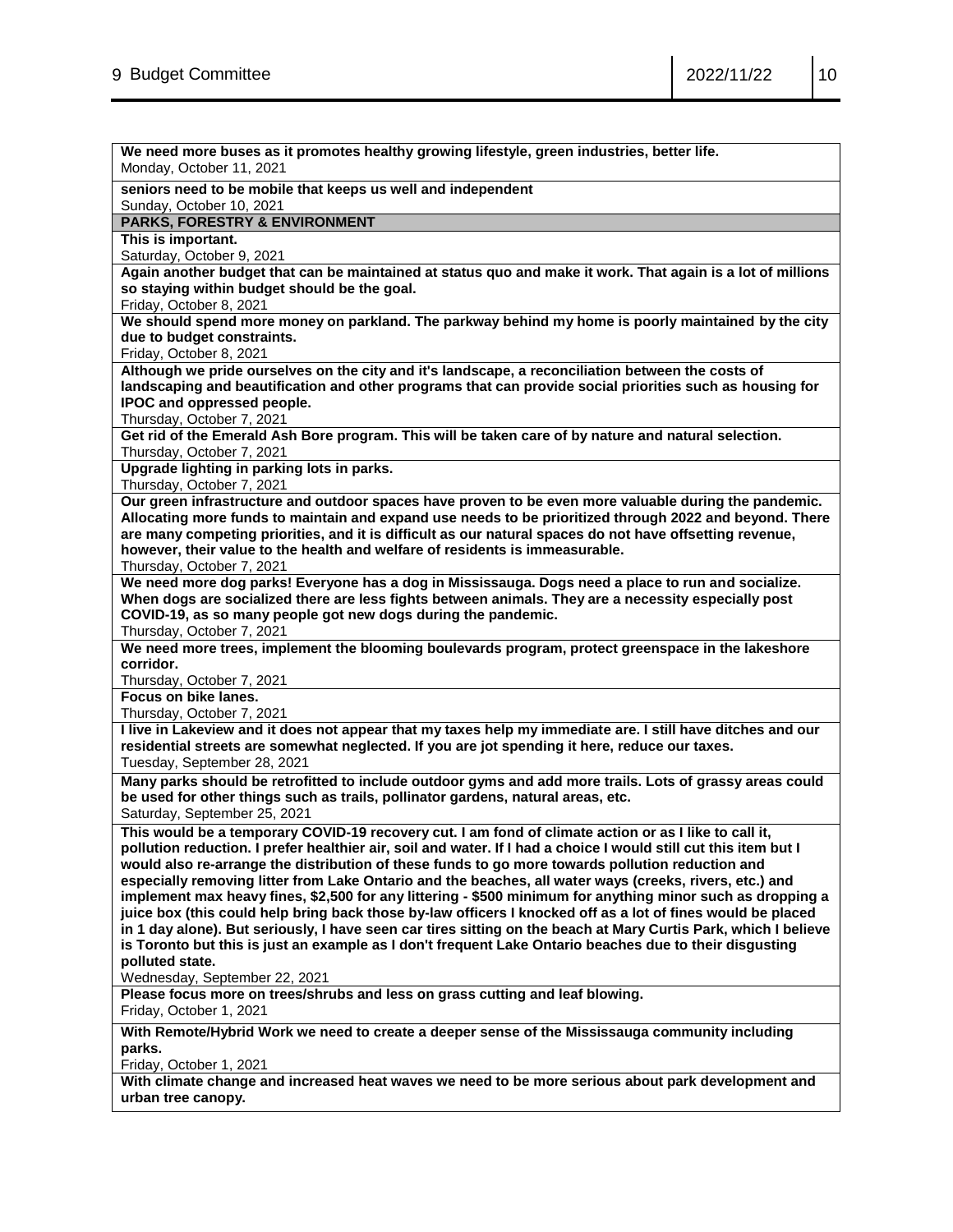Friday, October 1, 2021

**Any additional spending should go into creating space for AND maintaining street trees along urban streets. The more urban Mississauga gets, the more we need URBAN forestry, not planting seedlings in parkland and calling it a successful "1,000,000 trees" program.**

Thursday, October 14, 2021

**RECREATION**

**We have all become creative and self-sufficient since the start of pandemic. We have found many creative ways in creating our own recreations. We certainly do not want to bear any increased costs for recreations.** 

Saturday, October 9, 2021

**Post COVID-19 demand should go up.**

Saturday, October 9, 2021

**Again work with the same budget. One facility is closed. One facility opened. This new one would be new with lower repair overhead costs and warranties on any poor equipment or workmanship, I would hope.**  Friday, October 8, 2021

**These programs add value to the community and should be expanded.**

Friday, October 8, 2021

**These facilities should close.**

Thursday, October 7, 2021

**Usage will be down again in 2022 as access will be limited. Your revenue is also going to be down. Just keep operating costs at same level but reduce revenue expectations.**

Thursday, October 7, 2021

**This is another item that is used by a minority of people. It is practically impossible for me to use.** Thursday, October 7, 2021

**Where can I find the utilization numbers for each facilities This should be publish every year.**

Thursday, October 7, 2021

**Use it or lose it.** 

Thursday, October 7, 2021

**Due to COVID-19, not much of these facilities are being utilized.** 

Thursday, October 7, 2021

**I think people do pay an amount to avail of these services. So this portion has an income.** Thursday, October 7, 2021

**Better marketing, to attract even more participants. This has the added benefit of being another mechanism to abate impact of poverty.**

Thursday, October 7, 2021

**Adequate.**

Thursday, October 7, 2021

**Reduce costs of programs and offer transport services. Hire community workers to teach families to do activities together and build stronger families. Some studies show it reduces youth addictions and increase better mental health. Make activities more accessible.** 

Thursday, October 7, 2021

**Keep spending on very essential programs only.**

Thursday, October 7, 2021

**Increase rents for for-profit organizations.**

Thursday, October 7, 2021

**Increase fees for programs.**

Thursday, October 7, 2021

**We need better playground equipment and more splash pads. The surfaces should be more like what Oakville has on their playgrounds. Most have a rubberized floor. More outdoor ice rinks.** Wednesday, October 6, 2021

**Many of these services should rely on fees. Any subsidizing should be targeted towards low income families only. This is a major ticket item within the budget and should be reviewed very thoroughly for savings even if it means ZERO increase if not a cut. It might be easier to freeze this one over several years rather than cut?** 

Monday, October 4, 2021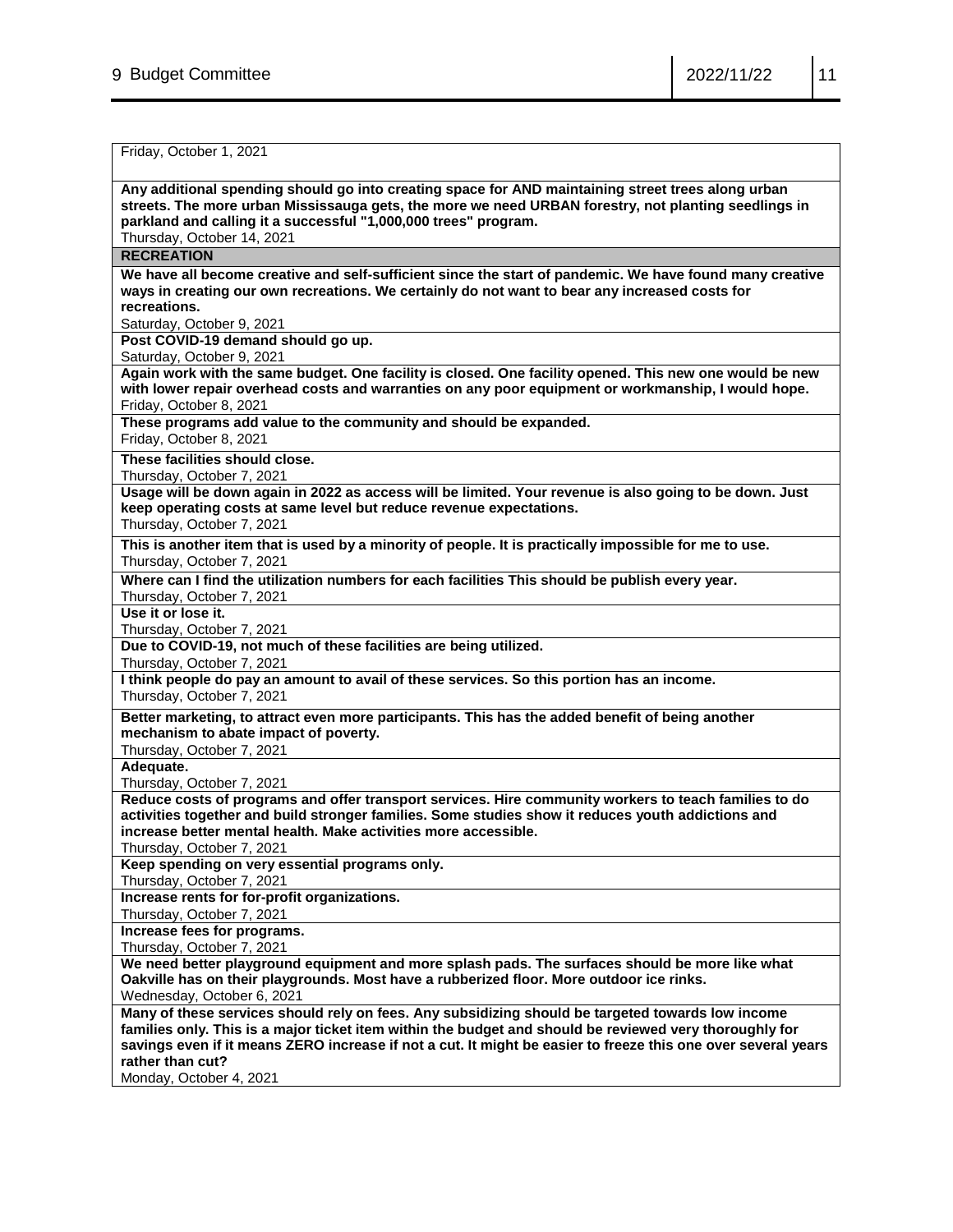| I think that the city should increase the program costs to those that can afford it in order to spread the                          |
|-------------------------------------------------------------------------------------------------------------------------------------|
| wealth. It is a well documented fact that an engaged community is a healthier community.                                            |
| Tuesday, September 28, 2021                                                                                                         |
| Nice to have.                                                                                                                       |
| Tuesday, September 28, 2021                                                                                                         |
| No increase for sure, services offered are not the same as pre COVID-19.                                                            |
| Tuesday, September 28, 2021                                                                                                         |
| Recreation is a luxury during tough times and we need to increase funding for the essential services.<br>Sunday, September 26, 2021 |
| Many community centres need a retrofit to modernise them and improve the washrooms.                                                 |
| Saturday, September 25, 2021                                                                                                        |
| Would love to have more seniors lane swims.                                                                                         |
| Monday, October 11, 2021                                                                                                            |
| Reduce spending on recreation related programs since COVID-19 concerns and reduced use continues,                                   |
| with the expectation that funding and service levels are boosted upward in the following year when                                  |
| (hopefully) COVID-19 is in the rear view mirror.                                                                                    |
| Monday, October 11, 2021                                                                                                            |
| <b>REGULATORY SERVICES</b>                                                                                                          |
| No need for an increase. Should have been savings from last year.                                                                   |
| Friday, October 8, 2021                                                                                                             |
| These services don't work well, particularly animal services. We can't get by-law to resolve barking dog                            |
| issues. The city needs to implement mandatory dog licenses for dogs with training to residents on how to                            |
| manage their dogs appropriately in a large city. i.e. don't just put them in the backyard for hours barking.                        |
| Friday, October 8, 2021                                                                                                             |
| This is another opportunity to save on existing spending. Removing red tape, simplify zoning and allowing                           |
| for more development will have a very profound impact on affordable housing options for those who need                              |
| it most.                                                                                                                            |
| Thursday, October 7, 2021                                                                                                           |
| More enforcement is required.                                                                                                       |
| Thursday, October 7, 2021                                                                                                           |
| Not very effective.                                                                                                                 |
|                                                                                                                                     |
|                                                                                                                                     |
| Thursday, October 7, 2021                                                                                                           |
| Increase penalties so as to make regulatory enforcement cost neutral. Make offenders pay their share.                               |
| Thursday, October 7, 2021                                                                                                           |
| All but animal services could be reduced.                                                                                           |
| Thursday, October 7, 2021                                                                                                           |
| Parking in a beyond full city.is inadequate.                                                                                        |
| Thursday, October 7, 2021                                                                                                           |
| Is \$19.5 million really needed?                                                                                                    |
| Thursday, October 7, 2021                                                                                                           |
| The city refuses to address the coyote problem in Mississauga.                                                                      |
| Thursday, October 7, 2021                                                                                                           |
| I know for a fact people in Mississauga Animal Services do not get paid enough for the work they do. Help                           |
| them.                                                                                                                               |
| Tuesday, October 5, 2021                                                                                                            |
| There is a huge backlog of licencing due to COVID-19. It's almost impossible to get a test booked. More                             |
| time and money needs be put into this to clear the backlog. Also even before COVID-19 the system was                                |
| terrible to navigate. Now it's just worse.                                                                                          |
| Tuesday, October 5, 2021                                                                                                            |
| Parking enforcement and such isn't so important.                                                                                    |
| Tuesday, October 5, 2021                                                                                                            |
| Not enough by-law enforcement.                                                                                                      |
| Saturday, October 2, 2021                                                                                                           |
| Mississauga needs better and more consistent enforcement of its by-laws.                                                            |
| Sunday, September 26, 2021                                                                                                          |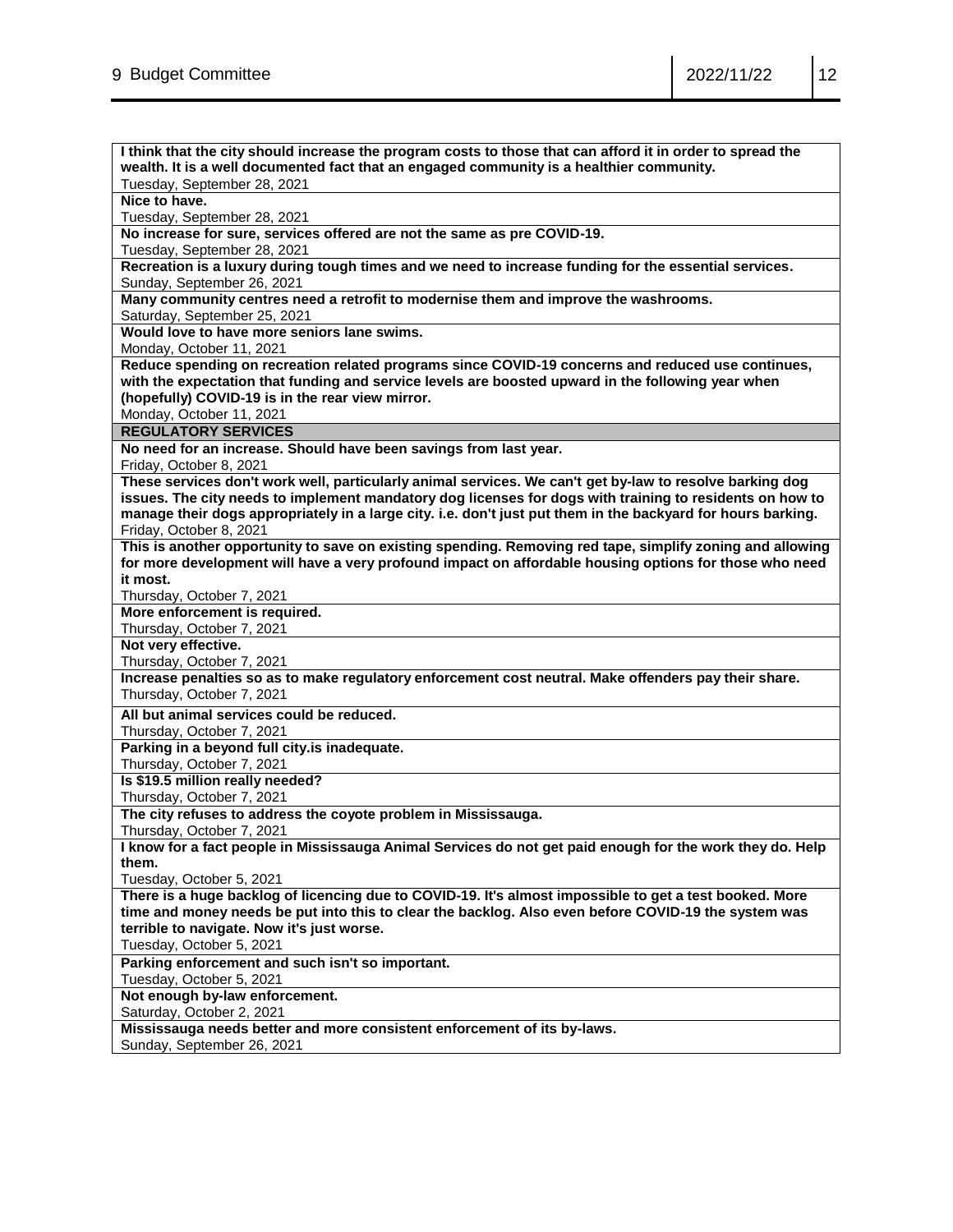**By-law officers don't respond in a timely manner as it is. Takes hours for a show up which of course, offenders have stopped or left. Perhaps some cuts will light a fire under them to have funding returned the following year. They can help pay off the COVID-19 debt in the meantime.**

Wednesday, September 22, 2021

**The city starts to fall apart when too many people don't respect the by-laws. If there is no enforcement, what is the point of having by-laws.**

Friday, October 1, 2021

**Increasing regulatory services should help increase Fees while at the same time helping ensure everyone is following the rules/by-laws. With COVID-19 ongoing and Vaccine Passports a reality, addition by-law officers may be required to respond.**

Friday, October 1, 2021

**There should be some areas for larger vehicles to park and load for temporary not just stop in the middle of the roads. As well as for some condos and apartments there is no visitor parking nor temporary parking space for food delivery couriers or package couriers to stop, so they always park in the front of the building and everyone just blocking each other. These issues should have been foreseen in the beginning.** Thursday, October 14, 2021

## **TRAFFIC MANAGEMENT**

**From my perspective, it seems like the contractors and their workers are 'generational' workers with the City....meaning that father was in the business, then handed to the son, then handed to the grandson. So is the City's resources being equitably distributed?**

Saturday, October 9, 2021

**They can manage to stay in this budget for a year.**

Friday, October 8, 2021

**Please repair roads only after bike licensed is approved for the city to pay for their bike lanes.** Friday, October 8, 2021

**All road construction has police officers making overtime sitting in their car doing nothing. Remove the requirement for officers to be present for this type of construction or hire private contractors at a much lower rate. There is no value to this service.** 

Friday, October 8, 2021

**Road cleaning, repairing and maintenance contracts are packed full of lucrative contracts for the chosen few who can access the opportunity to work for the city. More effort to find cost effective service providers is necessary.** 

Thursday, October 7, 2021

**Only so far as to increase the bicycle and other non-car centric methods of transportation. Allow the bicycle routes become grade separated and inter-connected. You should be able to travel east to west and north to south fully within our cities borders.**

Thursday, October 7, 2021

**The goal is to get more people off the roads in their cars and into alternative methods of transport.** Thursday, October 7, 2021

**Streetlights at intersections are not bright enough. Upgrade the lights so that pedestrians are clearly illuminated. Drivers are unable to see pedestrians with the current streetlights. This upgrade will decrease pedestrian fatalities.**

Thursday, October 7, 2021

**Just don't reduce the speed. This increases traffic.**

Thursday, October 7, 2021

**We need to improve our road quality. So many roads around the city are deteriorating.** 

**Contractors/Developers of these massive condos must be MANDATED to return the quality of the roads to their original state prior to leaving the project. Grand Park Drive is an example of a deteriorating road due to construction. Never been the same since those 2 condos were finished.**  Thursday, October 7, 2021

**Limit new road expansion unless they provide effective and direct solution to congestions. Keep existing level of infrastructure maintenance. Aim to make Mississauga the first greenest city in North America where public transit becomes more affordable, comfortable, safe, easily accessible and convenient to reach to wide areas in the city. Consider a dedicated lane on an assigned duration of time for the trailers to pass on the highways.**

Thursday, October 7, 2021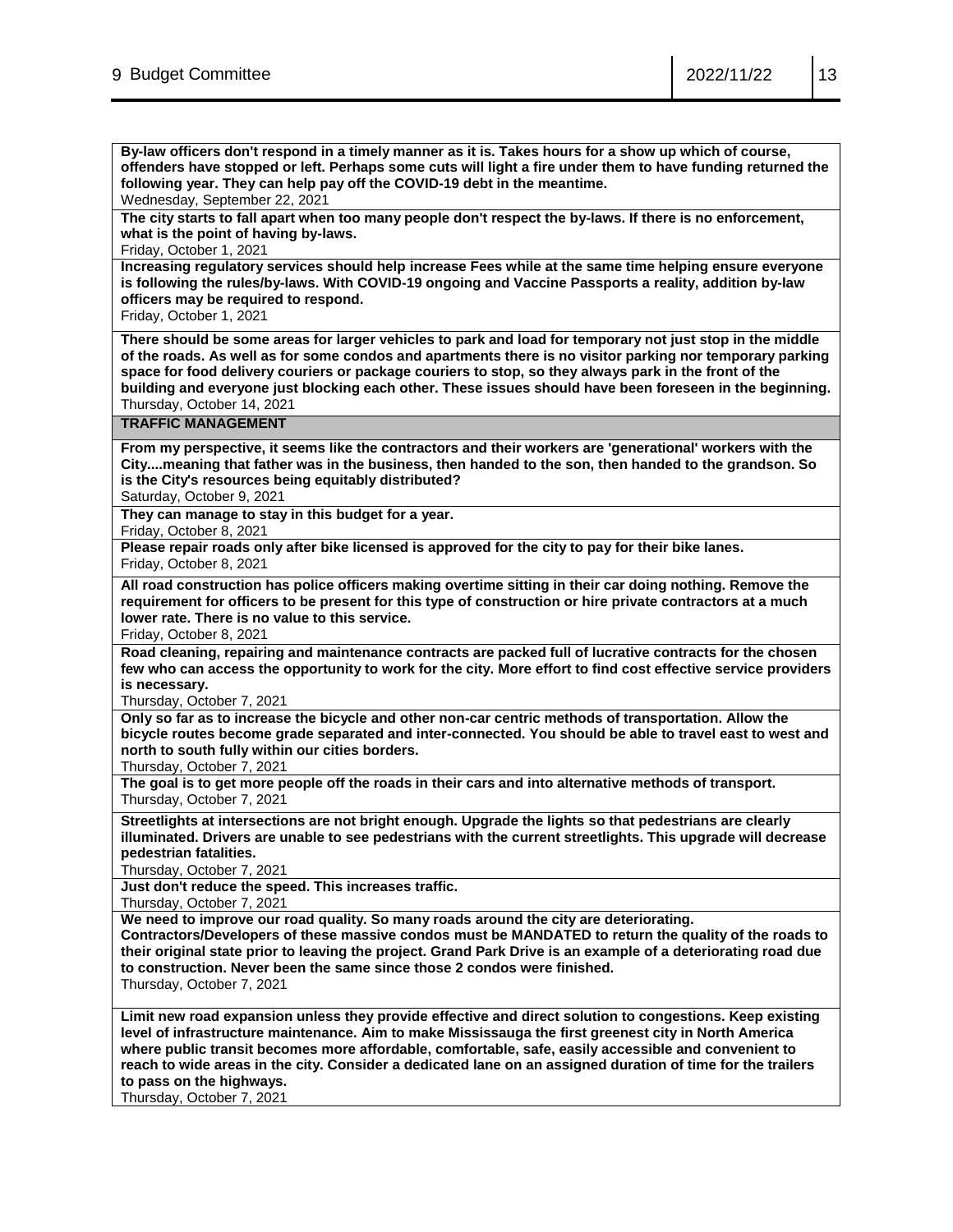**Increase investment and incentives on green vehicles.**

Thursday, October 7, 2021

**Traffic flow in Mississauga is back in the 70's. Traffic light signals need to be re-visited. Their timing is all off in heavy areas. McLaughlin needs to be widened, as it is a total bottleneck. Why do we need double side walks parallel to the roadway. Trees are so overgrown and dead trees line the roadways.** Thursday, October 7, 2021

**There are a lot of homeless people seen at the traffic lights pan handling that we did not see 10 years ago. Money should be spent on settling them in shelters. We need to keep our city beautiful and healthy.** Thursday, October 7, 2021

**Nothing is already done in these areas so a decrease wouldn't even change anything.**  Tuesday, October 5, 2021

**So many roads are in awful condition and it takes far longer than it needs to fix them.**

Tuesday, October 5, 2021

**The 2.5% doesn't keep up with current inflation and there are some main roads such as Cawthra between Bloor and Dundas that could use resurfacing.** 

Monday, October 4, 2021

**Any extra funding should be used to add more cycling lanes. It is too risky to cycle along major roads (e.g., Cawthra) and kids don't want to use their bikes to go to school if they have to drive along a major road.**

Saturday, September 25, 2021

**Bicycle users need proper lanes while having their dedicated lanes protected from vehicle dangers. They also need to begin ticketing all adult violators of the highway traffic act within reason such as an adult riding on the sidewalk going against traffic - the amount of near hits is staggering from left hand turns due to unsafe bicycle use.**

Wednesday, September 22, 2021

**Traffic lights need a massive overhaul. This city is known as red light Mississauga, and not for sex workers. If you hit 1 red light, you are hitting them all.. Either you are 15 minutes early, or late if you leave ON TIME. There is also nothing more annoying then being forced to sit at a red light at 1am, being the only car on the street. Additionally, the city needs to properly place cameras and not in the school zones (the 30 km limit doesn't stop offenders in a once 40km area). I have informed Peel police numerous times of the near pedestrian hits at the intersection of Mississauga Valley and central parkway on the east side, I have even been nearly ran over by a police officer who I yelled and he sped away, Peel police, didn't so much as acknowledge the complaint. Additionally, the stop sign at Daralea heights and Mississauga Valley is constantly being run yet the traffic cameras for the unwanted 30km speed limit wont focus on an area which my family has constantly reported being a problem. I even had a car try to run me over there because, the driver didn't want to wait for me to finish walking across the road, they literally hit the accelerator. This is a problem area and it better start seeing action or I will begin filming it live to force the city to respond.**

Wednesday, September 22, 2021

**Would love to see more safety measures for pedestrians and cyclists. Cars have been given too high a priority at a cost to other road users.**

Friday, October 1, 2021

**This money should be spent on sidewalks, multi-use trails, protected bike lanes, traffic calming, and road reconstructions.**

Friday, October 1, 2021

**I can see that there are constructions going on in Mississauga all the time. However, I don't know if they are road repair or for something else. Perhaps we need to figure out a better way to build the roads so that we don't have to see repair every day and everywhere.**

Thursday, October 14, 2021

**The time for the signal lights needs to adjust for sure. When there are cars piled up at one major intersection for so long at a red light, and after this one turned green and the upcoming one is red, how is this going to help the traffic flow?**

Thursday, October 14, 2021

**This probably does not belong to the municipality, but I still bring it up. We can consider separate large vehicles and small vehicles on two different roads. It might be difficult to do so for local rods, but can we try to build another highway for large vehicles. That way we can have fewer unnecessary traffic jams. From what I observed and understanding, most of the traffic jams occurred because there are too many speed changes in certain vehicles. Such as large vehicles come to uphill sections and turning sections. So separate large vehicles with small vehicles will give the drivers more space.**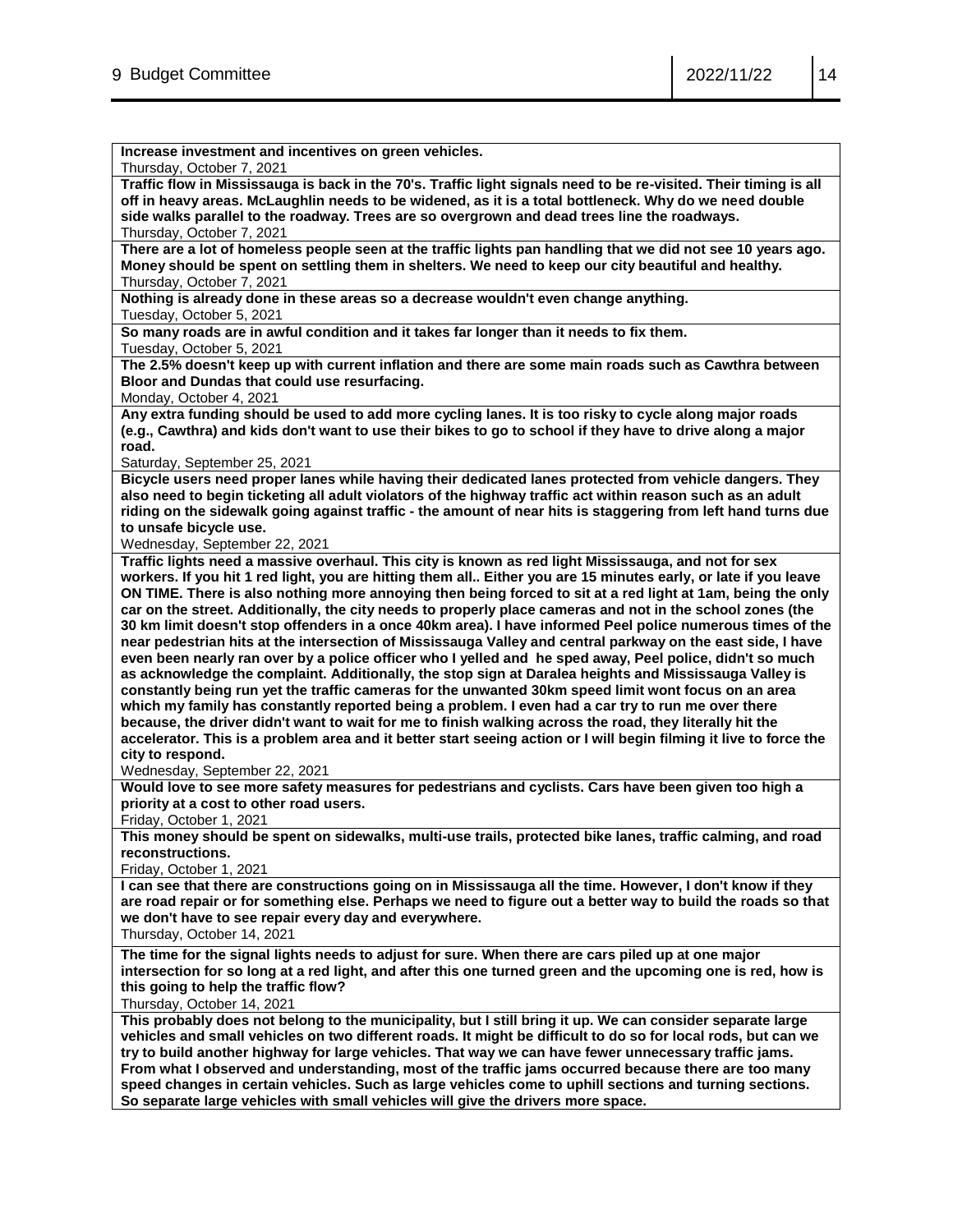Thursday, October 14, 2021

**Moreover, The quality of the drivers needs to be strictly examined. There are too many drivers with unsafe actions, can I have a better and comfortable driving environment?** Thursday, October 14, 2021

**Educations is needed to upgrade all the drivers so that everyone is at a similar level of understanding, right now all the collisions happen because the drivers don't understand how to drive properly.** Thursday, October 14, 2021

**There should be some areas for larger vehicles to park and load for temporary not just stop in the middle of the roads. As well as for some condos and apartments there is no visitor parking nor temporary parking space for food delivery couriers or package couriers to stop, so they always park in the front of the building and everyone just blocking each other. These issues should have been foreseen in the beginning.** Thursday, October 14, 2021

**The pace of road maintenance is shameful. Pylons are put up and traffic flow reduced many months (sometimes years!) before any work gets done. No respect for residents' time.** Tuesday, October 12, 2021

**There needs to be more roads with protected left turns. Left turning cars are incredibly dangerous to incoming traffic and pedestrians at big intersections because the drivers of these turning cards are rushing to get through.**

Monday, October 11, 2021

**WINTER MAINTENANCE**

**You really do a good job in preparation for winter, and especially during last year, your snow cleaners were superb in their performance. Kudos to them.**

Saturday, October 9, 2021

**Improve the quality of asphalt being used. Repeatedly filling the cracks by same old material cost labor and money. Especially Britannia is always under repair 8 months /year. Other roads need attention. Pay attention on the gutter covers when the road are made. The welding of the supports is not good, so they sink with the vehicle load. Do it correct first time.** 

Saturday, October 9, 2021

**Lots of roadways need repairs, bike paths, add photo radar in community and school zones.** Saturday, October 9, 2021

**They do a great job but they need to stay within this budget for this year.**

Friday, October 8, 2021

**Allowing winter bicycle paths to be cleared otherwise, keep the same level.**

Thursday, October 7, 2021

**Keep the same but make sure sidewalks are managed and don't wait the 72 hours (i.e. snow melts in that time).**

Thursday, October 7, 2021

**Put the money in rapid transit.**

Thursday, October 7, 2021

**Roads are not being plowed when needed. They rely on salt to remove the ice and snow rather than plows. Good luck trying to get to work in early morning as plows are non existent until late in the morning. So much pavement patchwork...looks like a quilt.**

Thursday, October 7, 2021

**Snow ploughs are using old technology. In other places like Vaughn, they are using ploughs that do not leave windrow on the driveways. Also the ploughs that clear the sidewalks should have reduced base width so that they do not travel on the grass. There is a lot of expense/work to fix the problem that these ploughs create.**

Thursday, October 7, 2021

**How dare you even propose removing service to help people with disabilities clear their driveways and walk areas? That's in violation of the AODA.**

Tuesday, October 5, 2021